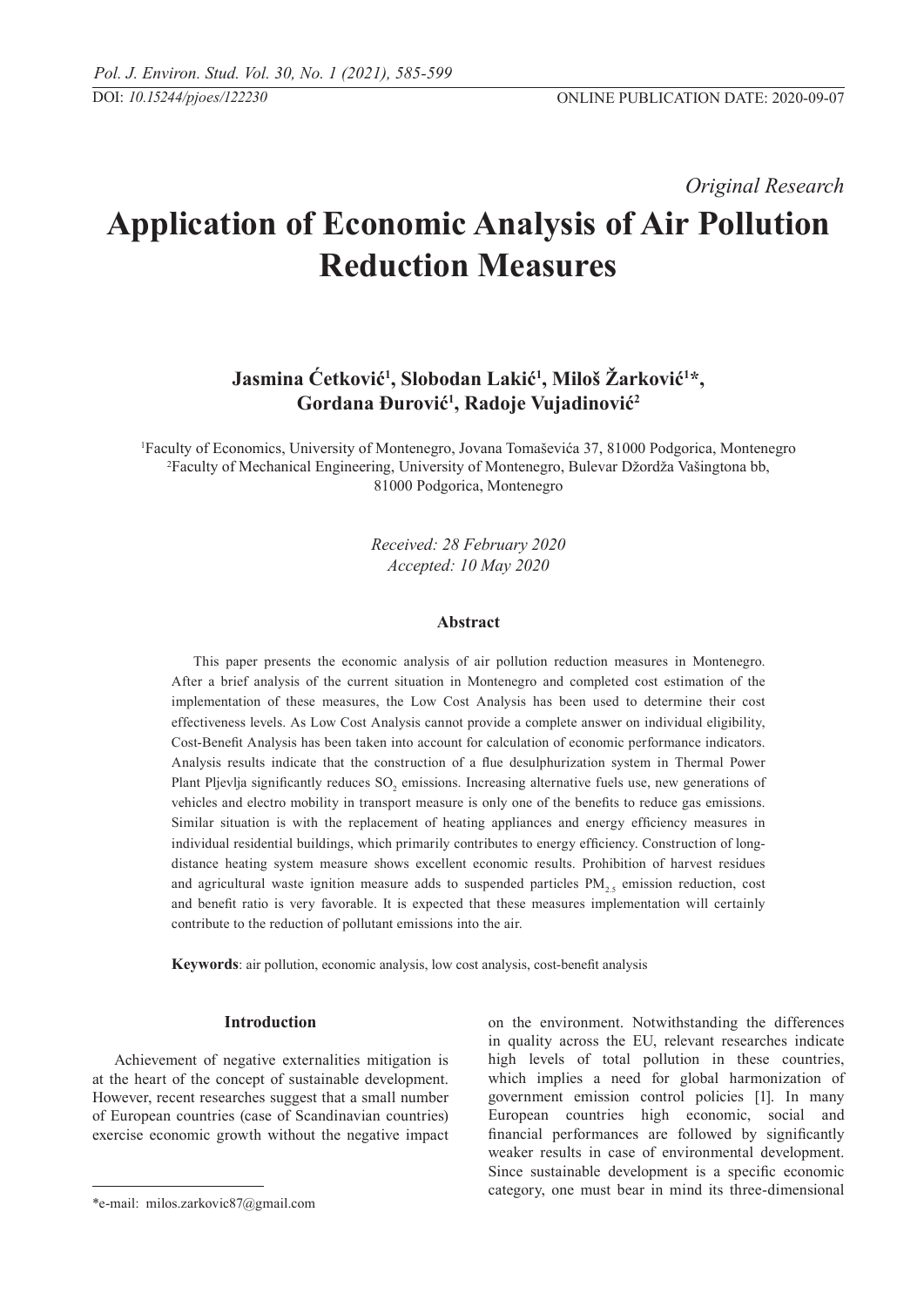perspective: economic, social and ecological [2]. At the same time, some research suggests that environmental policies must not impede economic growth and limit the rapid urbanization of the country [3], and countries face demands to optimize production conditions while minimizing pollution and maintaining a healthy and balanced environment. Lately, studies that have correlated life expectancy with the level of air pollution have identified air pollution as the main cause of certain diseases [4-6]. Furthermore, the results of some studies indicate a positive relationship between economic growth and environmental degradation outside Europe [7], which supports the conclusion that this is a global problem. On the other hand, some researches suggest that environmental sustainability practices have a positive impact on innovation in the economy, as well as ecological and social performances [8-10]. On the other hand, many researches are being conducted result in new scientific methods for air quality identification, as well as various techniques for air quality monitoring [11-12].

Researches aimed at analyzing various aspects of improving air quality, by raising the issue of environmental sustainability, have received particular interest and importance. Numerous studies aimed at calculating the economic costs of premature deaths from air pollution have pressured governments to act more ambitiously to reduce pollution [13]. In addition, the primary preoccupation is that activities to improve air quality must be economically sustainable [14-15] and environmentally effective. Examining the literature, it can be concluded that many studies are based on the use of economic appraisal of environmental projects and policies. Furthermore, while observing numerous economic estimation methods for assessing air pollution control programs, the Cost – Benefit Analysis, is widely used [16-20]. Cost-Benefit Analysis has been actualized focusing on monetizing health benefits of pollution control and improving air quality [21].

Our paper aims to present the results of economic analysis of measures to reduce air pollution in Montenegro. In the first step of the economic analysis, the cost of envisaged measures implementation to reduce gas emissions was estimated. The second step is Low Cost Analysis, which is a form of economic analysis that assesses the cost-effectiveness of the proposed measures. In such structure of measures, Low Cost Analysis cannot provide a complete answer on their individual eligibility which led to Cost-Benefit Analysis in the third step.

Research presented in this paper is the result of activities on a project aimed at developing the Measure Program of Air Pollution Control in Montenegro in accordance with the requirements of the EU Directive [22], Guidance for the development of National Air Pollution Control Programs [23] and European Commission Implementing Decision for national air pollution control programs [24], to the extent, in relation to the data availability and documents drafting stage.

For the purpose of this research, official statistics on air quality in Montenegro for the period 2009-2018 were used [25]. Emission reduction estimation through the application of specific measures has been made using available statistics and emission data as well as relevant literature.

#### **Material and Methods**

For the purpose of drafting this strategic document, an appropriate Situation Analysis was made, using SWOT and PESTLE analysis in order to obtain a clearer picture of the current situation and identified resources, opportunities, weaknesses and obstacles for the implementation of measures for reduction of air pollution in Montenegro.

In this regard, the following section provides a brief, indicative analysis of the impact of political, economic, social, technical, legal and environmental factors in Montenegro.

#### Political Factors

Montenegro, as a constitutionally declared ecological state, guarantees the right of citizens to a healthy environment. This constitutional right is endangered by air pollution and, accordingly, in accordance with the Constitution, it is the duty of all citizens, and especially of the state, to preserve and improve the environment.

By undertaking international agreements in the field of environmental protection, Montenegro has committed itself to reducing air pollution, especially taking into account the transboundary nature of this phenomenon. With the restoration of independence, in 2006, by succession, Montenegro became a party of the Convention of Long-range Transboundary Air Pollution. In 2011, the Parliament of Montenegro ratified 3 protocols to this Convention – the Protocol on Heavy Metals, the EMEP Protocol and the Gothenburg Protocol. Since 2011 Montenegro was unable to commit itself to significant emission reductions by 2020, based on the available data on pollutant emissions covered by the Gothenburg Protocol (SOx, NOx, NH<sub>3</sub>, NMVOC), a proposal to amend the Annex to the Protocol in which are stated targets for Member States' emission reductions, sent by Montenegro to the Secretariat of the LRTAP Convention, have not been accepted. Thus, Montenegro is not a full member of this Protocol. In the meantime, on May 4, 2012, the Gothenburg Protocol was amended, so that emission reduction commitments were extended to beyond 2020 and extended to include reduced suspended particulate emissions. In this way, through the reduction of fine suspended particulate emissions, especially black carbon, as a component of suspended particles, the Gothenburg Protocol synergistically influences to reduce air pollution and mitigate climate change. The revised protocol has so far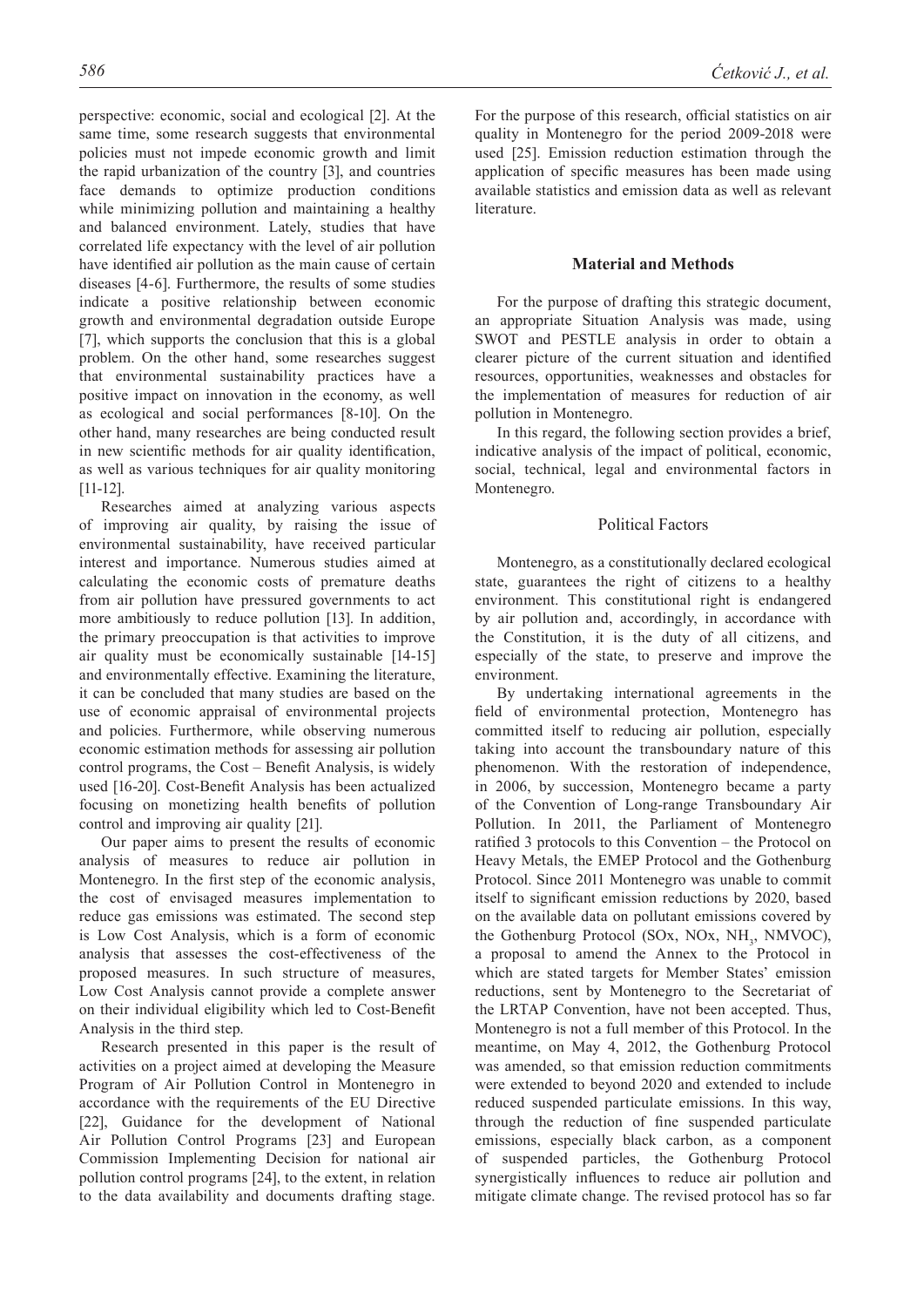been accepted by 19 members, so it has not yet entered into force.

In addition, by adopting the new National Strategy for Sustainable Development, Montenegro actively participated in meeting the global goals of sustainable development – Agenda 2030. An important political driver in the creation of environmental policy in Montenegro is certainly the process of European integration. Alignment with the new NEC directive is one of the benchmarks for closing Chapter 27 – Environment and Climate Change in the EU negotiation process.

#### Economic Factors

Since 2006, Montenegro's GDP has almost doubled – from 2,170 million EUR in 2006, up to 4,299 million EUR in 2017. In the same period, the population increased by only 1.1%. The monitored period was marked by efforts to modernize the existing industry, reduced industrial production, the transition to cleaner fuels, and intensified traffic. Investments in improving air quality have increased significantly compared to the period when insufficient attention was paid to this problem, but they are still insufficient to meet established quality standards.

## Social Factors

Montenegro's GDP per capita is about 43% of the EU average. This certainly results in a slower transition to modern, environmentally friendly vehicles – 32.8% of vehicles are over 20 years old [26], as well as a slower transition to cleaner fuels and more efficient household heating appliances.

In addition to high electricity prices compared to average incomes, allocating additional funds for heating represents a heavy burden on the budget of households in Montenegro. The fact that more than 10% of household income is spent on energy indicates energy poverty. Analyses show that firewood is the cheapest energy source, while electricity is at the top of the list and represents one of the most expensive forms of heating energy in Montenegro [27].

Although the impact of air pollution on human health is very serious, quantification of the effects of health pollution on scientific grounds became significant in the 1990s, when long-term practice of air quality monitoring was established with reliable, internationally comparable data and advanced modeling techniques of air quality. At the first global conference on air pollution and health, held in 2018, the World Health Organization (WHO) announced that nine out of ten people on the planet breathe polluted air, and that pollution causes the death of 7 million people a year.

In cooperation with WHO, the assessment of the impact of air pollution on human health in Montenegro was conducted twice in 2016 and 2018. The results of the 2016 analysis showed how much air pollution is affecting quality of health in Montenegro – in Podgorica, Pljevlja and Niksic. More than 250 premature deaths and 140 hospitalizations per year, as well as a number of other health effects, are associated with exposure that exceeds the particulate matter level recommended in the WHO Air Quality Guidelines [28]. More than half of these impacts are related to increased levels of pollution in the winter, mainly due to the combustion of solid fuels due to heating. Based on this estimation, the economic value of early deaths attributable to pollution is approximately 367 million USD annually in these three analyzed cities in Montenegro [29].

During 2018, a similar analysis was done at the regional level. The results showed that air pollution in the Western Balkan countries causes between 15 and 20% of total mortality and reduces life expectancy by  $1.1 - 1.3$  years. About 75% of premature deaths, due to exposure to polluted air, are attributable to exposure to increased concentrations of fine suspended particulate  $PM_{2.5}$  [30].

#### Technical Factors

Significant technical innovations from 2005 until today, have contributed to the reduction of air pollution in many areas, such as energy, industry, transport. In Montenegro, it is important to mention certain investments in the industry modernization (repair of electro-filter plant in TTP Pljevlja, new arc furnace with dust extraction system in Niksic Steel Mill), as well as the trend of switching to less polluting fuels (use of natural gas in Aluminum Plant Podgorica). However, in line with the requirements of the IE Directive [31], as well as the new legal solutions of Montenegro [32], it is necessary to invest further in order to bring the existing industrial and energy plants in full compliance with the best available techniques.

Applying the EURO standard for vehicles and limit values for pollutant content in liquid fossil fuels has significantly reduced air pollution from the transport sector. By banning the use of motor benzine with leadbased additives in Montenegro in 2011, lead content in PM particles is generally below detection limits. Further improvements are expected in terms of emissions of volatile organic compounds, while e-mobility is becoming a reality and an expansion of the use of electrically powered vehicles is expected in the next ten years [33].

#### Legal Factors

The legal framework in the field of air quality is fully in line with EU regulations with the exception of the NEC Directive [22]. It is planned to make necessary amendments to the Law on Air Protection [34] in 2021 in order to fully harmonize with the NEC Directive after the final agreement with the EC on the goals of reducing pollutant emissions in Montenegro, by adopting appropriate by-laws. Following the establishment of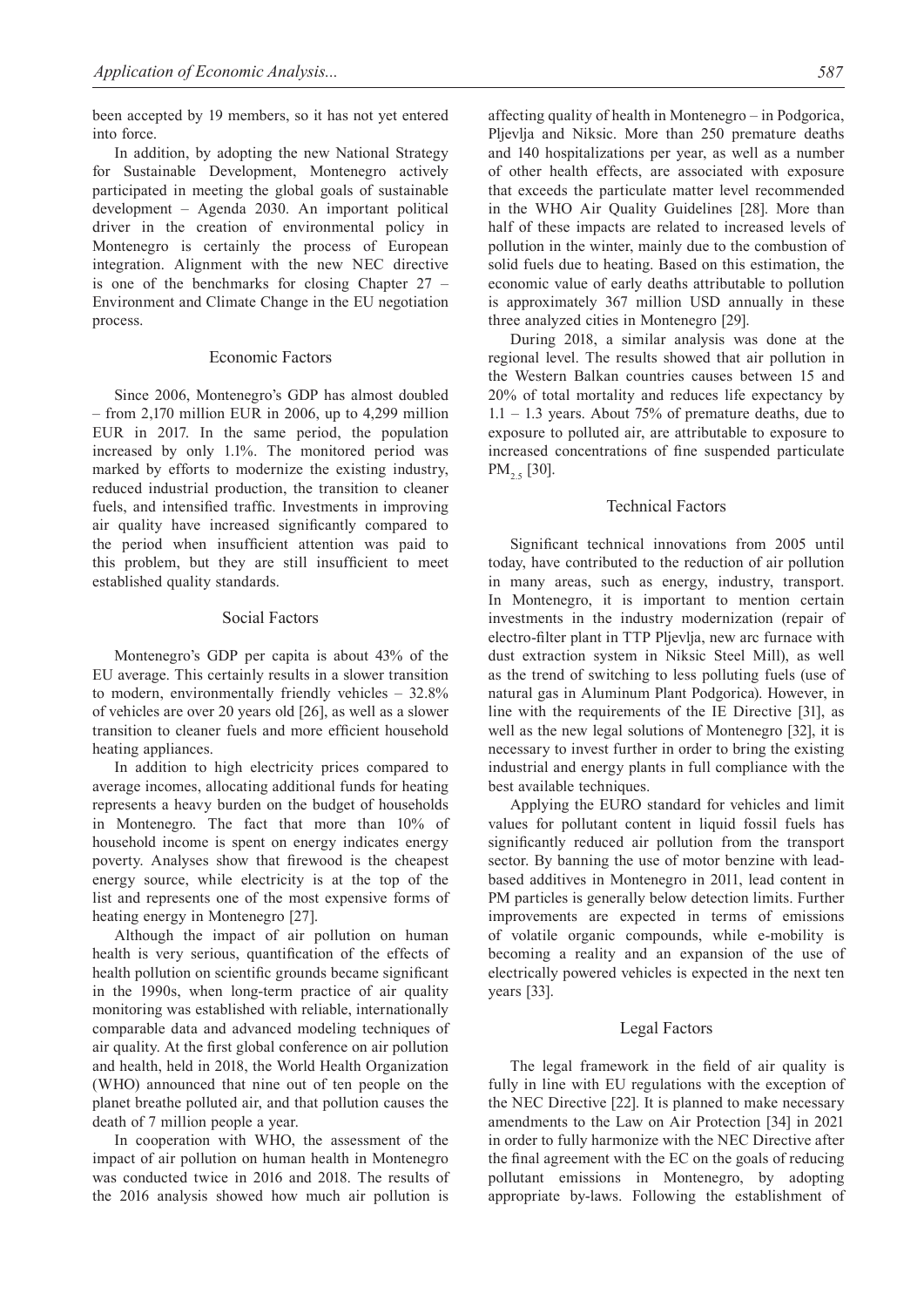| ì                                                    |
|------------------------------------------------------|
|                                                      |
|                                                      |
|                                                      |
| l                                                    |
|                                                      |
| l                                                    |
| ì<br>Í<br>į                                          |
| 3<br>l                                               |
| ï                                                    |
|                                                      |
| I                                                    |
| j<br>ś                                               |
| j                                                    |
|                                                      |
| i<br>l                                               |
|                                                      |
|                                                      |
| ı<br>֖֖֖֖֧ׅ֧ׅ֖֚֚֚֚֚֚֚֚֚֚֚֚֚֚֚֚֚֚֚֚֚֚֚֚֚֚֚֚֡֬֝֝֬      |
|                                                      |
| ׇ֘֒                                                  |
| Í<br>ׇ֚֬֡                                            |
|                                                      |
| į                                                    |
|                                                      |
| ł                                                    |
|                                                      |
|                                                      |
| ۱                                                    |
| ì<br>۱                                               |
|                                                      |
|                                                      |
|                                                      |
|                                                      |
| ¢                                                    |
|                                                      |
| へいいい                                                 |
|                                                      |
|                                                      |
|                                                      |
| in and                                               |
|                                                      |
| ¢                                                    |
|                                                      |
|                                                      |
|                                                      |
|                                                      |
| ï                                                    |
|                                                      |
|                                                      |
| í                                                    |
|                                                      |
|                                                      |
| i<br>֖֖֖֖֖֧֖ׅ֪ׅ֖֧ׅ֚֚֚֚֚֚֚֚֚֚֚֚֚֚֚֚֚֚֚֚֚֚֚֚֚֚֚֬֝֝֝֝֬֓ |
| í                                                    |
|                                                      |
|                                                      |
| Ĭ<br>l                                               |
|                                                      |
| $\ddotsc$                                            |
| Ó                                                    |
|                                                      |
| $\frac{1}{2}$                                        |
|                                                      |

|                                                                                                                                       | Affected sectors                                 |                               |                                 | Energy                                                         | production                               |                 | Energy                                                    | production                                |                 | Traffic                                               |                                                              |                  |                                                                          | residential sector<br>sumption in the<br>Energy con-                                                   |                                                               |                  | Energy produc-                                                                                  | consumption<br>tion, Energy                                                                  |
|---------------------------------------------------------------------------------------------------------------------------------------|--------------------------------------------------|-------------------------------|---------------------------------|----------------------------------------------------------------|------------------------------------------|-----------------|-----------------------------------------------------------|-------------------------------------------|-----------------|-------------------------------------------------------|--------------------------------------------------------------|------------------|--------------------------------------------------------------------------|--------------------------------------------------------------------------------------------------------|---------------------------------------------------------------|------------------|-------------------------------------------------------------------------------------------------|----------------------------------------------------------------------------------------------|
|                                                                                                                                       | Additional benefits                              |                               |                                 | PM concentration reduc-<br>tion (secondary aerosols            | formation)                               |                 | PM concentration reduc-                                   | tion (secondary aerosols<br>formation)    |                 | duction, emides reduction<br>PM particle emission re- | GHG emission reduction                                       |                  |                                                                          | $PM_{10}$ emission reduction,<br>GHG emission reduction<br>NO <sub>x</sub> emission reduction          |                                                               |                  | $PM_{10}$ , BaP, SOx and NOx                                                                    | emissions reduction                                                                          |
|                                                                                                                                       |                                                  | Measure result indicator      |                                 | Desulphurization plant                                         | installed                                |                 | Denitrification plant                                     | installed                                 |                 | Increased number of new                               | generation vehicles                                          |                  |                                                                          | and refurbished dwellings<br>with replaced appliances<br>Percentage of dwellings                       |                                                               |                  | Number of users to the hot                                                                      | water pipeline                                                                               |
| Table 1. Overview of key measures with an estimated quantification effect for reduction and improvement of air quality in Montenegro. | Indicators for monitoring measure implementation | Performance Indicator by goal | $\mathbf{S}$ O $\mathbf{O}_{i}$ | emission reduction from TPP Pljevlja >90%<br>$\mathrm{SO}_{2}$ | otal current emissions decrease SO, <80% | NO <sub>x</sub> | $_{\rm x}$ emission reduction from TPP Pljevlja <70%<br>g | Total current emissions decrease <35%     | NO <sub>x</sub> | $NO_x$ emission reduction from road traffic 75%       | Total current emissions decrease NOx 20%                     | $PM_{2.5}$ , VOC | $PM_{2.5}$ emission reduction from the household heat-<br>ing sector 35% | Cemission reduction from the household heat-<br>ing sector 35%<br>$\breve{\sim}$                       | Total current emissions decrease $PM_{2.5}$ 25% and<br>VOC 9% | $PM_{2.5}$ , VOC | $PM_{2s}$ emission reduction from the household heat-<br>ing sector (Pljevlja Municipality) 75t | emission reduction from the household heat-<br>ing sector (Pljevlja Municipality) 90t<br>VOC |
|                                                                                                                                       | plan period<br>application<br>Measure            | End                           |                                 | 2023                                                           |                                          |                 | 2023                                                      |                                           |                 | 2029                                                  |                                                              |                  |                                                                          | 2029                                                                                                   |                                                               |                  | 2030                                                                                            |                                                                                              |
|                                                                                                                                       |                                                  | Start                         |                                 | 2020                                                           |                                          |                 | 2020                                                      |                                           |                 | 2020                                                  |                                                              |                  |                                                                          | 2020                                                                                                   |                                                               |                  | 2020                                                                                            |                                                                                              |
|                                                                                                                                       | Measure type                                     |                               |                                 | Emissions<br>control at                                        | source                                   |                 | Emissions                                                 | control at<br>source                      |                 | Regulatory                                            | fiscal                                                       |                  |                                                                          | Regulatory<br>fiscal                                                                                   |                                                               |                  | Emissions                                                                                       | control at<br>source                                                                         |
|                                                                                                                                       | Measure name                                     |                               |                                 | desulphurization system in<br>Construction of a flue           | TPP Pljevlja                             |                 | Construction of a flue                                    | denitrification system in TPP<br>Pljevlja |                 | alternative fuels use, new<br>Increasing              | electro mobility in transport<br>generations of vehicles and |                  |                                                                          | Heating devices replacement<br>measures in individual<br>and energy efficiency<br>esidential buildings |                                                               |                  | Construction of long-distance                                                                   | heating system in Pljevlja                                                                   |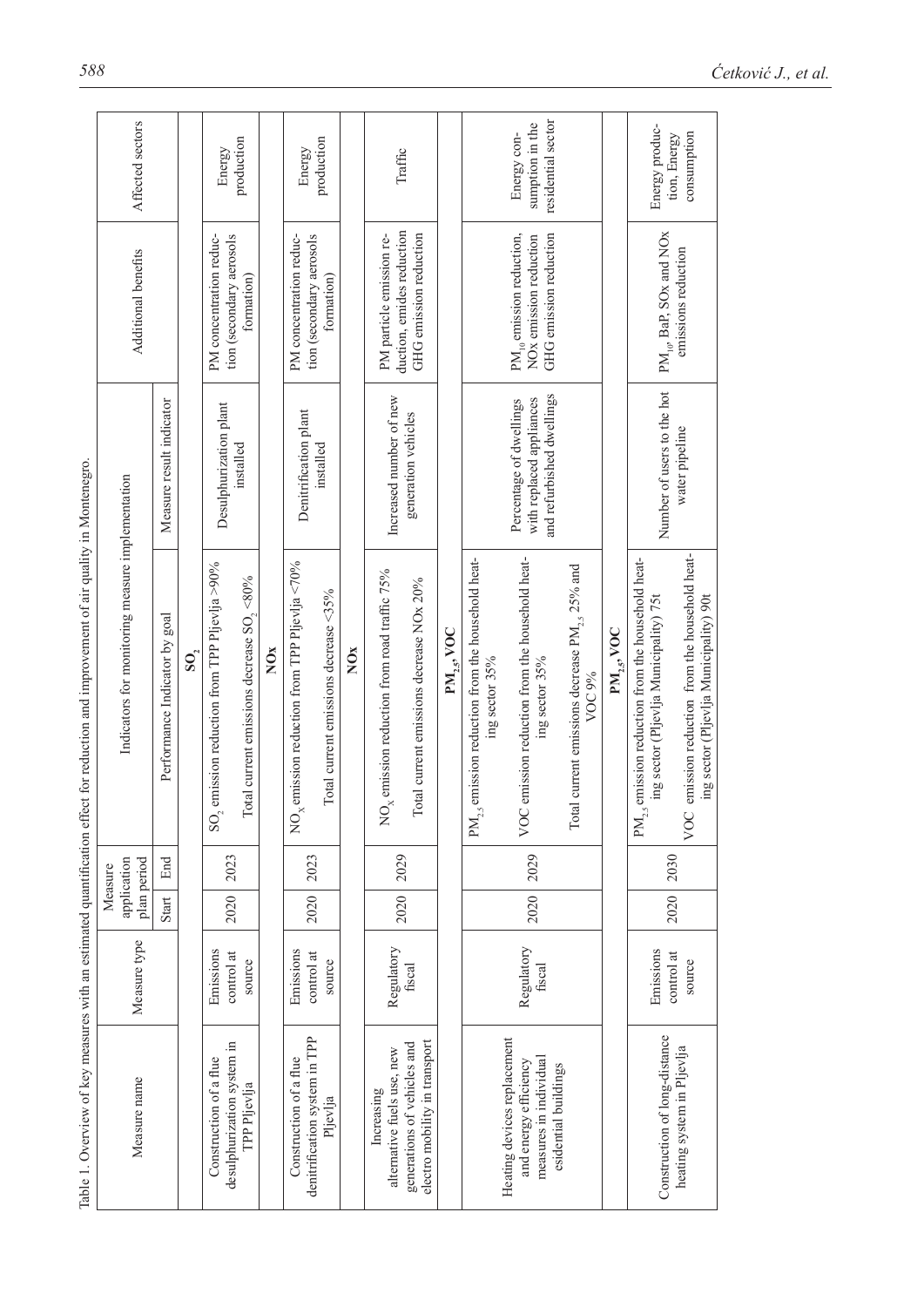|                                                                                   |                      |             | $PM_{25}$                                                               |                                                                                             |                                                                |             |
|-----------------------------------------------------------------------------------|----------------------|-------------|-------------------------------------------------------------------------|---------------------------------------------------------------------------------------------|----------------------------------------------------------------|-------------|
| Prohibition of harvest residues<br>and agricultural waste ignition                | Regulatory           | 2020 2029   | $PM_{2,5}$ emission reduction from the agriculture sec-<br>tor $2\%$    | area and the area on which<br>the harvest remains were<br>Ratio of the harvested            | reduced risk of forest fires<br>$PM_{10}$ emissions reduction, | Agriculture |
|                                                                                   |                      |             | Total current emissions decrease PM, 0%                                 | ignited                                                                                     |                                                                |             |
|                                                                                   |                      |             | E,                                                                      |                                                                                             |                                                                |             |
| Promotion of the organic agri-<br>culture production and animal                   | Regulatory<br>fiscal | 2020 2029   | NH <sub>3</sub> emission reduction from the agriculture sector<br>\$20% | Number of organic produc-<br>ers, number of animal waste                                    | Methane emissions reduc-                                       | Agriculture |
| waste management system<br>improvement                                            |                      |             | current emissions decrease NH3 (20%<br>Total                            | management systems                                                                          | tion                                                           |             |
|                                                                                   |                      |             | ΝH,                                                                     |                                                                                             |                                                                |             |
| Code for the ammonia emis-<br>Good Agricultural Practices<br>sions control        | Regulatory           | 2021 2029   | Ammonia emissions reduction $>1\%$                                      | tices Code for the ammonia<br>Good Agricultural Prac-<br>emissions control estab-<br>lished | Odors elimination                                              | Agriculture |
|                                                                                   |                      |             | ΧH,                                                                     |                                                                                             |                                                                |             |
| monium carbonate based plant<br>Prohibition on the use of am-<br>nutrition agents | Regulatory           | 2021   2029 | Ammonia emissions reduction $>1\%$                                      | into the relevant regulation<br>An explicit ban contained                                   |                                                                | Agriculture |
|                                                                                   |                      |             |                                                                         |                                                                                             |                                                                |             |

obligations to reduce pollutant emissions covered by the NEC Directive, Montenegro will ratify the updated Gothenburg Protocol to the LRTAP Convention.

#### Ecological Factors

Based on the air quality data analysis for the period 2009-2018 the positive trends, i.e. decreases in concentrations of certain pollutants in the air at numerous measuring points are evident. On the other hand, the data on pollutant emissions into the air are not comparable to them, first of all, there is no inventory data for the whole observed period.

## Proposed Measures to Reduce Air Pollution in Montenegro in the Period 2020-2029

The main commitments in establishing measures to reduce emissions and improve air quality in Montenegro, for the purpose of developing the Program of Measures for Air Pollution Control in Montenegro were:

- prioritize measures in the sectors that contribute most to total emissions at national level;
- ensure the continuation of the measures implementation defined in the previous action plans and the period beyond 2020, with additional improvements;
- establish stronger synergy of policies and measures to reduce pollutant emissions and improve air quality with policies and measures to reduce greenhouse effects, increase the share of renewable energy sources and energy efficiency.

Table 1 provides an overview of key measures with an estimated effect quantification of the measures implementation to reduce emissions and improve air quality in Montenegro.

## **Results and Discussion**

The economic analysis of the implementation of envisaged measures for the air pollution reduction in Montenegro was made in accordance with the recommendations from the official European documents and various study documents, as well as the authors' previous experience in the preparation of economic and financial analysis.

Within the first part of the economic analysis, the cost of implementing measures to reduce gas emissions was estimated. For this purpose, as will be noted, various relevant sources have been used, including expert evaluations of consultants.

Second part of the economic analysis contains Low Cost Analysis, which was done according to the recommendations of the relevant European documents [35] and is economic analysis form that assesses cost-effectiveness level of the proposed measures to determine the investments needed to reduce one ton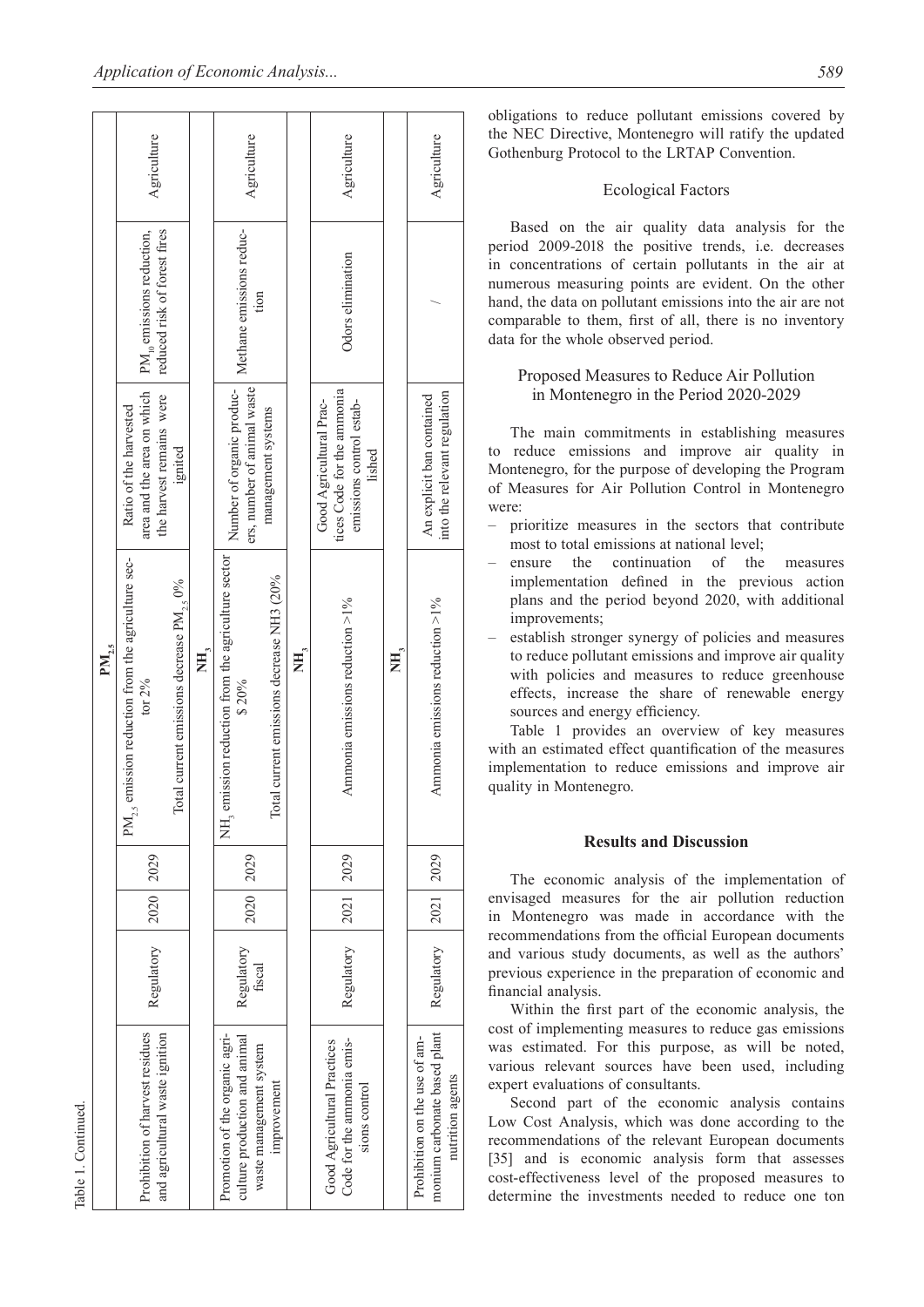of specific gas emissions for each of the proposed measures.

Given that Low Cost Analysis cannot provide a complete response to individual eligibility with such a structure of measures, Cost-Benefit Analysis was used as third part of economic analysis. This method is recommended when key direct benefits and direct costs can be monetized, or expressed in monetary terms. With this method, projected reductions in gas emissions are designed and quantified. The value represents the ratio between estimated application costs and applying discounting process (reducing future values through a discount factor to present value) and projected gas reductions. The final analysis result is certain economic indicators calculation. On this basis, a conclusion on the cost-effectiveness of the individual measure implementation and their relationship can be drawn.

#### Results of Economic Analysis

This part of the paper presents individual results of the economic analysis, namely:

- Estimation of the implementation costs of the envisaged emission reduction measures,
- Low Cost Analysis results by certain measure and
- Cost-Benefit Analysis results by certain measure.

## *Estimation of Implementation Costs of the Envisaged Measures for Reduction of Air Pollution in Montenegro*

Costs estimation was done individually, according to each pre-planned measure for reduction of air pollution in Montenegro. For this purpose, all available and accessible official documentation, Monstat statistics, relevant market data, data obtained directly from parties involved in individual projects, as well as expert assessments of consultants, were used.

## *Estimation of the Construction Costs of a Flue Desulphurization System in TTP Pljevlja*

The Electric Power Industry of Montenegro has been in the process of implementing the ecological reconstruction project of the TTP Pljevlja for some time now. The entire ecological reconstruction project involves the construction of a desulphurization system, a denitrification system, an improvement of the operation of the filter plant, as well as the construction of wastewater treatment system. Ecological reconstruction works should take place in the period 2019-2021 after which the life expectancy of TTP Pljevlja will be extended by 20 years.

The total value of the tender for the ecological reconstruction of the TTP Pljevlja is estimated at EUR 45 million without VAT, or EUR 54.45 million with VAT. It was found that the construction costs of a flue desulphurization system in TTP Pljevlja were calculated in the amount of EUR 20 million without VAT, or EUR 24.2 million with VAT.

#### *Estimation of Construction Costs of Flue Gas Denitrification System in TPP Pljevlja*

During the preparation of the reconstruction budget for the needs of the Tender, based on the official data obtained from the National Energy Company of Montenegro, it was determined that the flue gas denitrification system costs in PTP Pljevlja were calculated in the amount of EUR 9 million excluding VAT, i.e. EUR 10.9 million with VAT.

## *Estimation of Increased Use of the Alternative Fuels, New Vehicle Generations and Electromobility Costs in Transport*

In estimating these costs, the following assumptions were taken into account:

| Production year    | Motorcycles | Passenger cars | Cargo   | <b>Busses</b> | Total   | Percent   |
|--------------------|-------------|----------------|---------|---------------|---------|-----------|
| <b>Until 1980</b>  | 14          | 223            | 251     |               | 489     | $0.2\%$   |
| 1980-1990          | 70          | 10,211         | 1,580   | 59            | 11,920  | $5.1\%$   |
| 1990-1995          | 83          | 19,522         | 1,464   | 119           | 21,188  | $9.0\%$   |
| 1995-2000          | 144         | 24,833         | 1,927   | 186           | 27,090  | 11.5%     |
| 2000-2005          | 603         | 62,391         | 4,648   | 459           | 68,101  | 28.9%     |
| 2005-2010          | 2,298       | 50,146         | 6,391   | 463           | 59,298  | 25.2%     |
| 2010-2015          | 1,123       | 26,715         | 3,070   | 105           | 31,013  | 13.2%     |
| from $2015$        | 1,320       | 12,412         | 2,487   | 67            | 16,286  | $6.9\%$   |
| Total              | 5,655       | 206,453        | 21,818  | 1,459         | 235,385 | $100.0\%$ |
| Vehicle type ratio | 2.4%        | 87.7%          | $9.3\%$ | $0.6\%$       | 100.0%  |           |

Table 2. Age structure and vehicle type structure in Montenegro in 2018.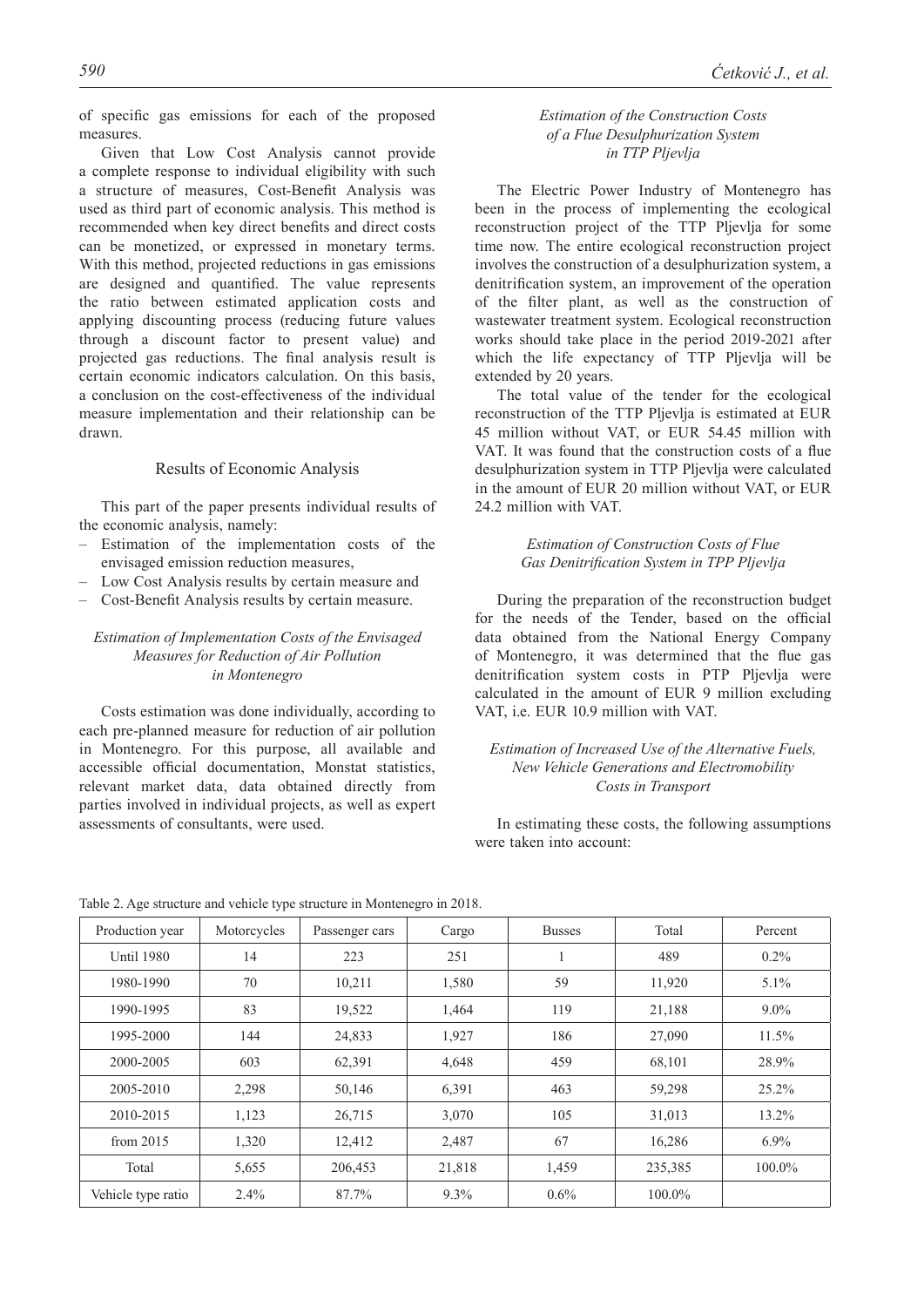Table 3. Vehicle structure by propulsion energy type in Montenegro.

| Propulsion energy |         | Year    | Ratio   |         |
|-------------------|---------|---------|---------|---------|
| type              | 2017    | 2018    | 2017    | 2018    |
| Euro super 95     | 55,349  | 55,081  | 25.5%   | 23.7%   |
| Euro super 98     | 459     | 462     | 0.2%    | $0.2\%$ |
| Euro diesel       | 152,867 | 168,821 | 70.5%   | 72.6%   |
| Mixed             | 6       | 13      | $0.0\%$ | $0.0\%$ |
| Auto gas          | 8,054   | 8,075   | 3.7%    | 3.5%    |
| Electricity       | 49      | 106     | $0.0\%$ | $0.0\%$ |
| Total             | 216,784 | 232,558 | 100.0%  | 100.0%  |

- introduction of new hybrid cars in the period 2020-2029;
- reduction of the number of diesel vehicles in the period 2020-2029;
- increase in the number of gas-powered vehicles in the period 2020-2026;
- disbursement of old cars in the period 2020-2029;
- introduction of new electric cars in the period 2020- 2029.

Official statistics [36] show that in 2018, a total of 235,385 vehicles were registered in Montenegro, representing an increase of 7.3% compared to 2017. In the same year, the number of vehicles registered for the first time was 25,099, which is about 14% more compared to 2017.

Table 2 shows the vehicle age structure combined with the main vehicle category structure in Montenegro adjusted to the needs of this analysis within longer time intervals.

Table 3 provides vehicle structure by driving energy type in Montenegro.

Based on the presented data, it can be concluded that diesel consumption has a dominant share with about 73% of the total number of vehicles. Benzine vehicles accounted for 24% and auto gas for 3.5%. The involvement of electric and hybrid vehicles is negligible.

According to the latest research [33] in Montenegro in 2035 the total number of passenger cars is expected to increase to around 284,000 (in the real scenario), or about 329,000 passenger cars (in the optimistic scenario). In the same period, the expected number of registered electric cars is around 60,000 in the real scenario, or about 96,000 in the optimistic scenario. For the purposes of this analysis, real scenario data for the period 2020-2029 were used, according to which, in 2029, the total number of passenger cars is projected to increase to 246,695, of which the number of first registering cars is 26,881 and the number of new cars is 5,376 [33]. According to this scenario, the number of diesel cars is constantly decreasing over the observed period, the number of benzine-powered cars, hybrid cars (for which there are no statistics on the number) and electric cars is increasing, while the number of passenger cars powered by LPG is approximately constant.

After making certain assumptions, a projection of the vehicle numbers in Montenegro for the period 2020- 2029 is shown in Table 4.

For the purpose of necessary investment determination, adequate estimation of the increasing use of alternative fuels, new types of fuels and electromobility costs in transport, an analysis has been conducted for the new vehicles procurement market in Montenegro – both current with conventional propulsion and future vehicles, i.e. electric and hybrid vehicles.

Based on the projected number of vehicles in Montenegro in the period 2020-2029 (Table 4), as well as market analysis of new car prices, a projection of the purchasing vehicles cost using alternative fuels – hybrid and electric vehicles is presented in Table 5.

| Vehicle type                          | 2020    | 2021    | 2022    | 2023    | 2024    | 2025    | 2026    | 2027    | 2028    | 2029    |
|---------------------------------------|---------|---------|---------|---------|---------|---------|---------|---------|---------|---------|
| Diesel                                | 14,000  | 13,000  | 12,000  | 11,000  | 10,000  | 9,000   | 8,000   | 6,500   | 4,500   | 3,500   |
| Benzine                               | 7,200   | 8,000   | 8,500   | 9,000   | 9,500   | 10,000  | 10,500  | 10,500  | 10,500  | 10,000  |
| Hybrid                                | 400     | 500     | 1,000   | 1,500   | 2,000   | 2,500   | 3,000   | 3,500   | 4,000   | 4,500   |
| Electric                              | 200     | 350     | 550     | 900     | 1,200   | 1,419   | 2,255   | 3,765   | 5,944   | 8,881   |
| Total of first time<br>registered     | 21,800  | 21,850  | 22,050  | 22,400  | 22,700  | 22,919  | 23,755  | 24,265  | 24,944  | 26,881  |
| Number of new passenger<br>vehicles   | 3,379   | 3,496   | 3,638   | 3,808   | 3,973   | 4,125   | 4,395   | 4,610   | 4,864   | 5,376   |
| Total number of passenger<br>vehicles | 206,500 | 208,500 | 210,500 | 212,500 | 214,500 | 216,500 | 225,500 | 235,313 | 237,760 | 246,695 |
| Dismantled passenger<br>vehicles      | 8,950   | 9,950   | 10.950  | 11,950  | 12,950  | 13,950  | 14,950  | 15,950  | 16,950  | 17,950  |

Table 4. Projection of the vehicle numbers in Montenegro for the period 2020-2029.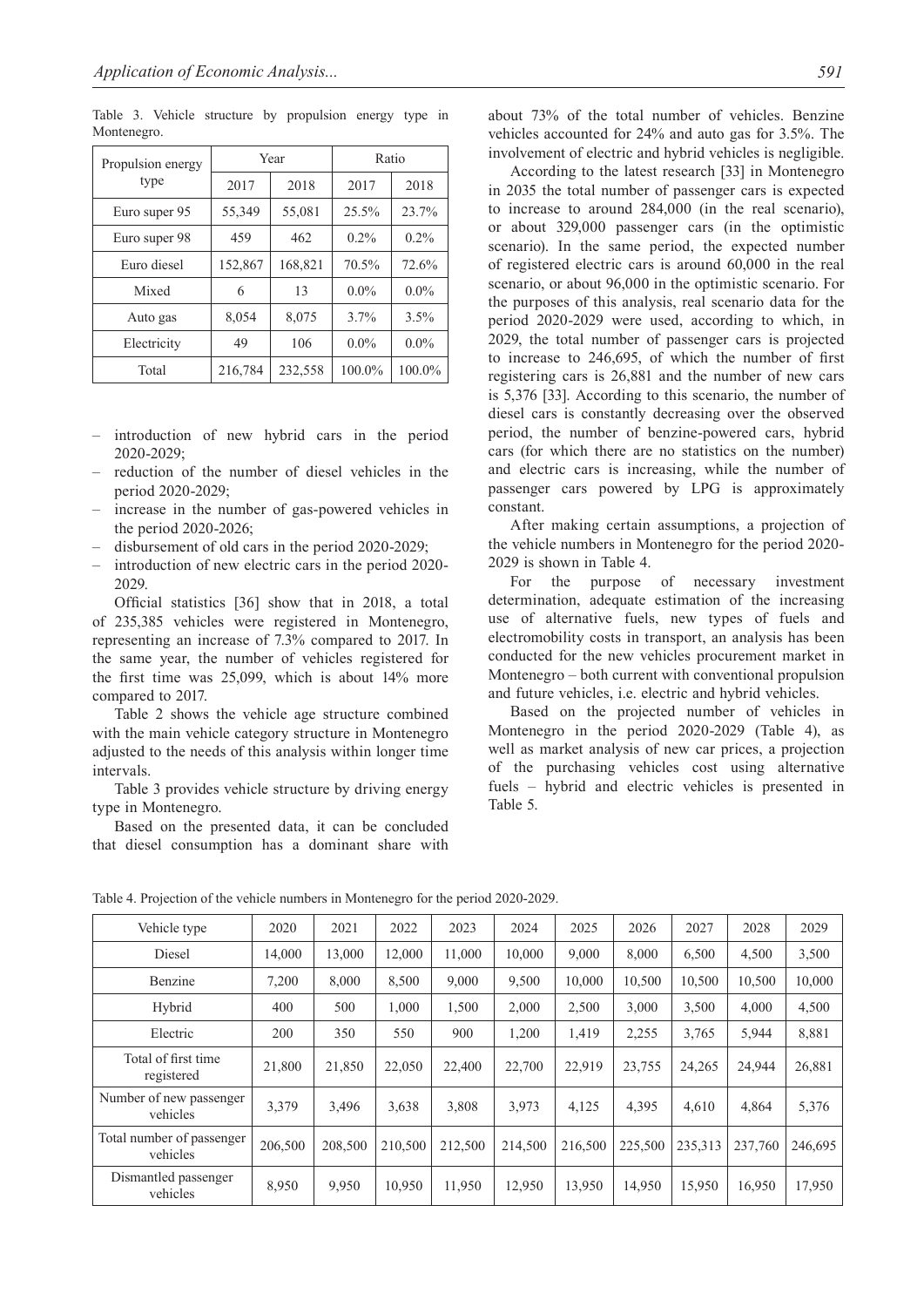| Vehicle type      | 2020         | 2021       | 2022       | 2023       | 2024       |
|-------------------|--------------|------------|------------|------------|------------|
| Hybrid vehicles   | 6,634,000    | 8,292,500  | 16,585,000 | 24,877,500 | 33,170,000 |
| Electric vehicles | 3,197,000    | 5,594,750  | 8,791,750  | 14,386,500 | 19,182,000 |
| Total             | 9,831,000    | 13,887,250 | 25,376,750 | 39,264,000 | 52,352,000 |
| Vehicle type      | 2025         | 2026       | 2027       | 2028       | 2029       |
| Hybrid vehicles   | 41,462,500   | 46,650,288 | 48,932,384 | 51,628,442 | 57,063,014 |
| Electric vehicles | 22,682,715   | 25,291,467 | 26,528,706 | 27,990,374 | 30,936,730 |
| Total             | 64, 145, 215 | 71,941,755 | 75,461,090 | 79,618,816 | 87,999,744 |

Table 5. Projection of procurement costs of increased use of the alternative fuels, new vehicle generations and electromobility in the period 2020-2029.

Related to Table 5, we conclude that the cost of implementing this measure ranges from EUR 9.8 million in 2020 to EUR 88 million in 2029, representing a total of EUR 519.9 million in the period 2020-2029.

## *Cost Estimation for Heating Devices Replacement and Energy Efficiency Measures in Individual Residential Buildings*

According to official statistics, 245,734 dwellings were registered in Montenegro, of which 186,498 were occupied for the purpose of housing only [33]. Of this number, 86.7% are owned by physical persons, of which about 70% is wood-fired and these are mostly individual residential buildings. Based on the analysis of the current situation, the assumption is made that this measure has already been applied to about 25% of buildings. Thus, there are about 84,890 individual residential buildings remaining, with an average size of  $72.3 \text{ m}^2$ , or a total residential area of  $6.14$  million m<sup>2</sup>.

After determining the number of dwellings to which the mentioned measures apply in the period 2020-2029, it was necessary to determine the average unit implementation costs for average size individual dwelling. This measure consists of 3 components: installation of energy efficient joinery, installation of thermal insulation on the facade walls and replacement of heating devices.

In relation to previous calculations, implementation cost of this measure is estimated to be EUR 4,375 per individual dwelling, or a total of EUR 371.4 million for 84,890 reconstruction projects planned for 2029.

## *Costs Estimation of Long-Distance Heating System Construction in Pljevlja*

Within the long-distance heating system construction project in Pljevlja municipality, it is necessary to provide a central source of thermal energy, as well as the construction of a district heating network and infrastructure for connecting households to the network. The total necessary investment amount exists only at the estimate level and one of them indicates to allocate EUR 23 million for the project realization [37].

### *Cost Estimation for Prohibition of Harvest Residues and Agricultural Waste Ignition*

This measure was recommended by the NEC Directive, the Law on Waste Management in Montenegro [38], as well as with the Code of Good Agricultural Practice in Montenegro (GAP). It is primarily of a regulatory nature, and therefore does not require particular significant investment, but rather an adequate organization for optimal implementation. This measure involves adequate information and a promotional campaign in order to become aware of the regulations and to motivate their application to appropriate penal provisions in case of their violation. There are no specific data sources for these measures. Costs assessment of implementing this measure included certain data on implementation of similar operational and organizational measures. They envisage activities that can be compared with this measure in terms of scope and implementation. For the implementation of this measure an amount of EUR 0.5 million is foreseen until 2030, that is, linearly EUR 50 thousand a year, since these activities do not represent a one-off but a continuous activity.

## *Cost Estimation for Promotion of the Organic Agriculture Production and Animal Waste Management System*

Two separate activity categories are present with this measure. The first is to promote organic production and the second is to improve the animal waste management system. According to official data [39], funds for the current year are estimated at EUR 400 thousand for the first activity and EUR 130 thousand for the second activity. As stated by official documents [40], investments in agri-environment measures by the EU through IPARD funds are foreseen in the period 2018-2020 following EUR 700 thousand in 2018, EUR 1.36 million in 2019 and EUR 1.44 million in 2020.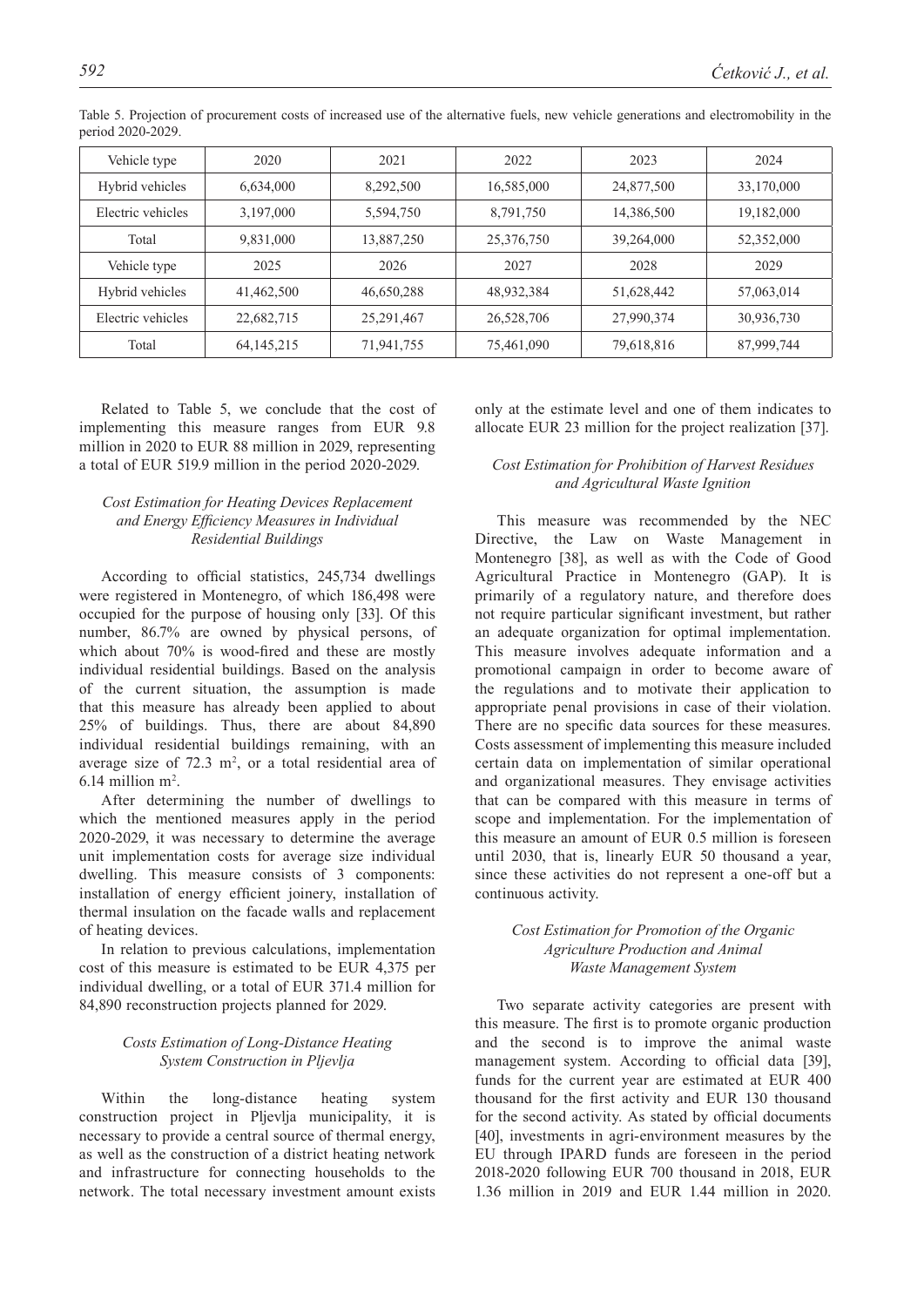| Description of costs                                                                                      | Amount         |
|-----------------------------------------------------------------------------------------------------------|----------------|
| Costs of construction of a flue desulphurization system in TPP Pljevlja                                   | 24.2 mil. EUR  |
| Costs of construction of a flue denitrification system in TPP Plievlia                                    | 10.9 mil. EUR  |
| Costs of increased use of the alternative fuels, new vehicle generations and electromobility in transport | 519.9 mil. EUR |
| Costs of heating devices replacement and energy efficiency measures in individual residential buildings   | 371.4 mil. EUR |
| Costs of construction of long-distance heating system in Pljevlja                                         | 23 mil. EUR    |
| Costs of prohibition of harvest residues and agricultural waste ignition                                  | 0.5 mil. EUR   |
| Costs of promotion of the organic agriculture production and animal waste management system improvement   | 10 mil. EUR    |
| Costs of good agricultural practices code for the ammonia emissions control                               | 0.5 mil. EUR   |
| Costs of prohibition on the use of ammonium carbonate based plant nutrition agents                        | $0.5$ mil. EUR |
| Total                                                                                                     | 960.9 mil. EUR |

Table 6. Recapitulation of cost emission reductions over the period 2020-2029 in Montenegro.

The implementation of this measure with the support of IPARD funds has not yet started with anticipated funds amounting to EUR 0.48 million in 2020 and continued funding in the following years. Based on the above assumptions, it can be concluded that this measure costs are estimated at EUR 1 million per year, i.e. EUR 10 million for the period 2020-2029.

#### *Cost Estimation of Good Agricultural Practices Code for the Ammonia Emissions Control*

Like the previous, this measure is mandatory as required by the NEC Directive, although it declares that member states may exempt small and micro farms from the application of this measure, where possible

|  | Table 7. Estimation of the annual amount of emission reductions after implementation of the envisaged measures. |  |  |  |  |
|--|-----------------------------------------------------------------------------------------------------------------|--|--|--|--|
|  |                                                                                                                 |  |  |  |  |

| Measure                                                                                               | Gas type whose<br>emission is affected<br>by the proposed<br>measure | Emission<br>reductions<br>from baseline<br>2005 | Annual amount of<br>emission reduction<br>in the base year<br>2005 (tons) | Annual amount of<br>emission reduction<br>after proposed<br>measure implementa-<br>tion (tons) |
|-------------------------------------------------------------------------------------------------------|----------------------------------------------------------------------|-------------------------------------------------|---------------------------------------------------------------------------|------------------------------------------------------------------------------------------------|
| Construction of a flue desulphurization<br>system in TPP Pljevlja                                     | SO <sub>2</sub>                                                      | 50%                                             | 12,500                                                                    | 6,250                                                                                          |
| Construction of a flue denitrification<br>system in TPP Pljevlja                                      | $NO_{x}$                                                             | 10%                                             | 7,500                                                                     | 750                                                                                            |
| Increase of the alternative fuels use, new<br>vehicle generations and electromobility in<br>transport | NOx                                                                  | $5\%$                                           | 7,500                                                                     | 375                                                                                            |
| Heating devices replacement and energy                                                                | $PM_{2.5}$                                                           | 25%                                             | 4,600                                                                     | 1,150                                                                                          |
| efficiency measures in individual<br>residential buildings                                            | <b>VOC</b>                                                           | 9%                                              | 8,380                                                                     | 754                                                                                            |
|                                                                                                       | $PM_{2.5}$                                                           |                                                 |                                                                           | 75                                                                                             |
| Construction of long-distance heating                                                                 | <b>VOC</b>                                                           |                                                 |                                                                           | 90                                                                                             |
| system in Pljevlja                                                                                    | SO <sub>2</sub>                                                      |                                                 |                                                                           | 168                                                                                            |
|                                                                                                       | <b>VOC</b>                                                           |                                                 |                                                                           | 21                                                                                             |
| Prohibition of harvest residues and<br>agricultural waste ignition                                    | $PM_{2.5}$                                                           | $0.33\%$                                        | 4,600                                                                     | 15                                                                                             |
| Promotion of the organic agriculture<br>production and animal waste management<br>system improvement  | NH <sub>3</sub>                                                      | 2%                                              | 3,710                                                                     | 74                                                                                             |
| Good Agricultural Practices Code for the<br>ammonia emissions control                                 | NH <sub>2</sub>                                                      | $0.33\%$                                        | 3,710                                                                     | 12                                                                                             |
| Prohibition on the use of ammonium<br>carbonate based plant nutrition agents                          | NH <sub>2</sub>                                                      | 0.33%                                           | 3,710                                                                     | 12                                                                                             |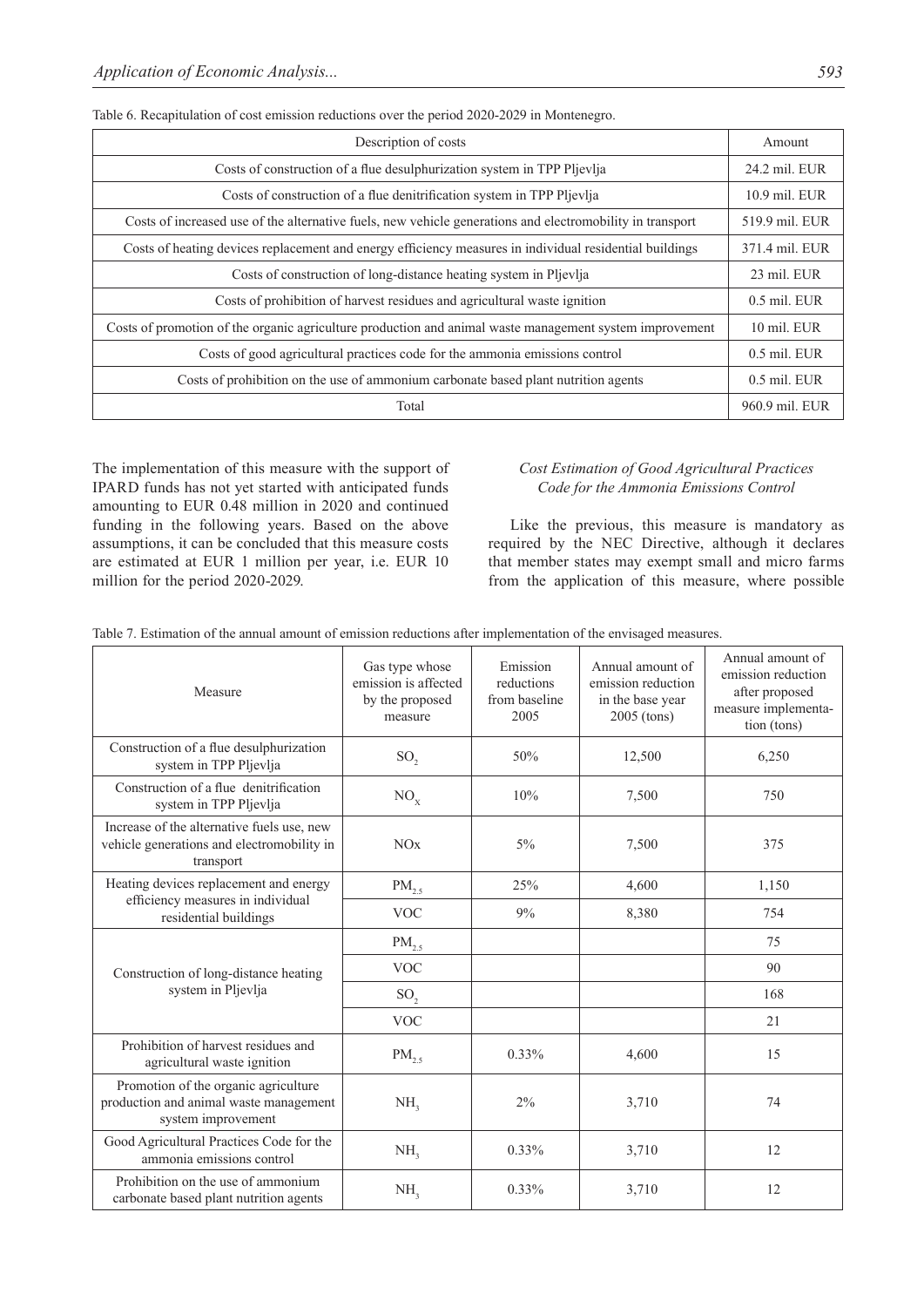and applicable in the context of fulfilling the emission reduction obligation. As a measure that is primarily of a regulatory nature, this measure implies the adoption of appropriate regulations and documents, information and promotion campaigns in order to get acquainted and motivated for the implementation, as well as continuous education. Considering the fact that these activities are not a one-off, but continuous, a total amount of EUR 0.5 million is foreseen for the implementation of this measure for the period 2020-2029.

#### *Prohibition of the Plant Nutrition Use Based on Ammonium Carbonate Cost Estimation*

With this measure implementation, it is expected adoption of appropriate laws and regulations, information and promotion campaign, penalties application for non-compliance and continuing education. As there are no specific data sources, certain data on similar operational and organizational measure implementation were used to assess needed investments. The Ttotal amount of EUR 0.5 million is foreseen for the implementation of this measure for the period 2020-2029.

Table 6 shows recapitulation of cost emission reductions over the period 2020-2029 in Montenegro.

#### Results of Low Cost Analysis

Low Cost Analysis implied the preliminary determination of implementation measure cost (given in the previous section), as well as the projected nominal emission reduction (estimated in tons) for each measure separately. These values are used to calculate the

|                | Measure                                                                                                        | Gas<br>type     | 2020           | 2021           | 2022           | 2023           | 2024  | 2025  | 2026  | 2027  | 2028  | 2029  | Total<br>2020-2029 tons |
|----------------|----------------------------------------------------------------------------------------------------------------|-----------------|----------------|----------------|----------------|----------------|-------|-------|-------|-------|-------|-------|-------------------------|
| $\mathbf{1}$   | Construction of a flue<br>desulphurization system<br>in TTP Pljevlja                                           | SO <sub>2</sub> |                |                | Investments    |                | 6,250 | 6,250 | 6,250 | 6,250 | 6,250 | 6,250 | 37,500                  |
| $\overline{2}$ | Construction of a flue<br>denitrification system in<br>TTP Pljevlja                                            | $NO_{v}$        |                | Investments    |                |                | 750   | 750   | 750   | 750   | 750   | 750   | 4,500                   |
| 3              | Increase of the alter-<br>native fuels use, new<br>vehicle generations<br>and electromobility in<br>transport  | NO <sub>v</sub> | $\overline{0}$ | 38             | 75             | 113            | 150   | 188   | 225   | 263   | 300   | 338   | 1,688                   |
|                | Heating devices re-                                                                                            | $PM_{2.5}$      | $\overline{0}$ | 115            | 230            | 345            | 460   | 575   | 690   | 805   | 920   | 1,035 | 5,175                   |
| 4              | placement and energy<br>efficiency measures in<br>individual residential<br>buildings                          | <b>VOC</b>      | $\theta$       | 75             | 151            | 226            | 302   | 377   | 453   | 528   | 603   | 679   | 3,394                   |
|                |                                                                                                                | $PM_{2.5}$      |                |                |                |                | 75    | 75    | 75    | 75    | 75    | 75    | 450                     |
|                | Construction of long-                                                                                          | <b>VOC</b>      |                |                |                |                | 90    | 90    | 90    | 90    | 90    | 90    | 540                     |
| 5              | distance heating system<br>in Pljevlja                                                                         | SO <sub>2</sub> |                |                | Investments    |                | 168   | 168   | 168   | 168   | 168   | 168   | 1,008                   |
|                |                                                                                                                | NO <sub>x</sub> |                |                |                |                | 21    | 21    | 21    | 21    | 21    | 21    | 126                     |
| 6              | Prohibition of harvest<br>residues and agricultural<br>waste ignition                                          | $PM_{25}$       | $\theta$       | $\overline{2}$ | $\mathcal{E}$  | 5              | 6     | 8     | 9     | 11    | 12    | 14    | 68                      |
| 7              | Promotion of the organic<br>agriculture production<br>and animal waste man-<br>agement system im-<br>provement | NH <sub>2</sub> | $\theta$       | 7              | 15             | 22             | 30    | 37    | 45    | 52    | 59    | 67    | 334                     |
| 8              | Good Agricultural Prac-<br>tices Code for the ammo-<br>nia emissions control                                   | NH <sub>2</sub> | $\overline{0}$ | 1              | $\overline{2}$ | $\overline{4}$ | 5     | 6     | 7     | 9     | 10    | 11    | 55                      |
| $\mathbf Q$    | Prohibition on the use<br>of ammonium carbon-<br>ate based plant nutrition<br>agents                           | NH <sub>2</sub> | $\mathbf{0}$   | $\mathbf{1}$   | $\overline{2}$ | $\overline{4}$ | 5     | 6     | 7     | 9     | 10    | 11    | 55                      |

Table 8. Projection of annual emission reductions by envisaged measures (in tons) for period 2020-2029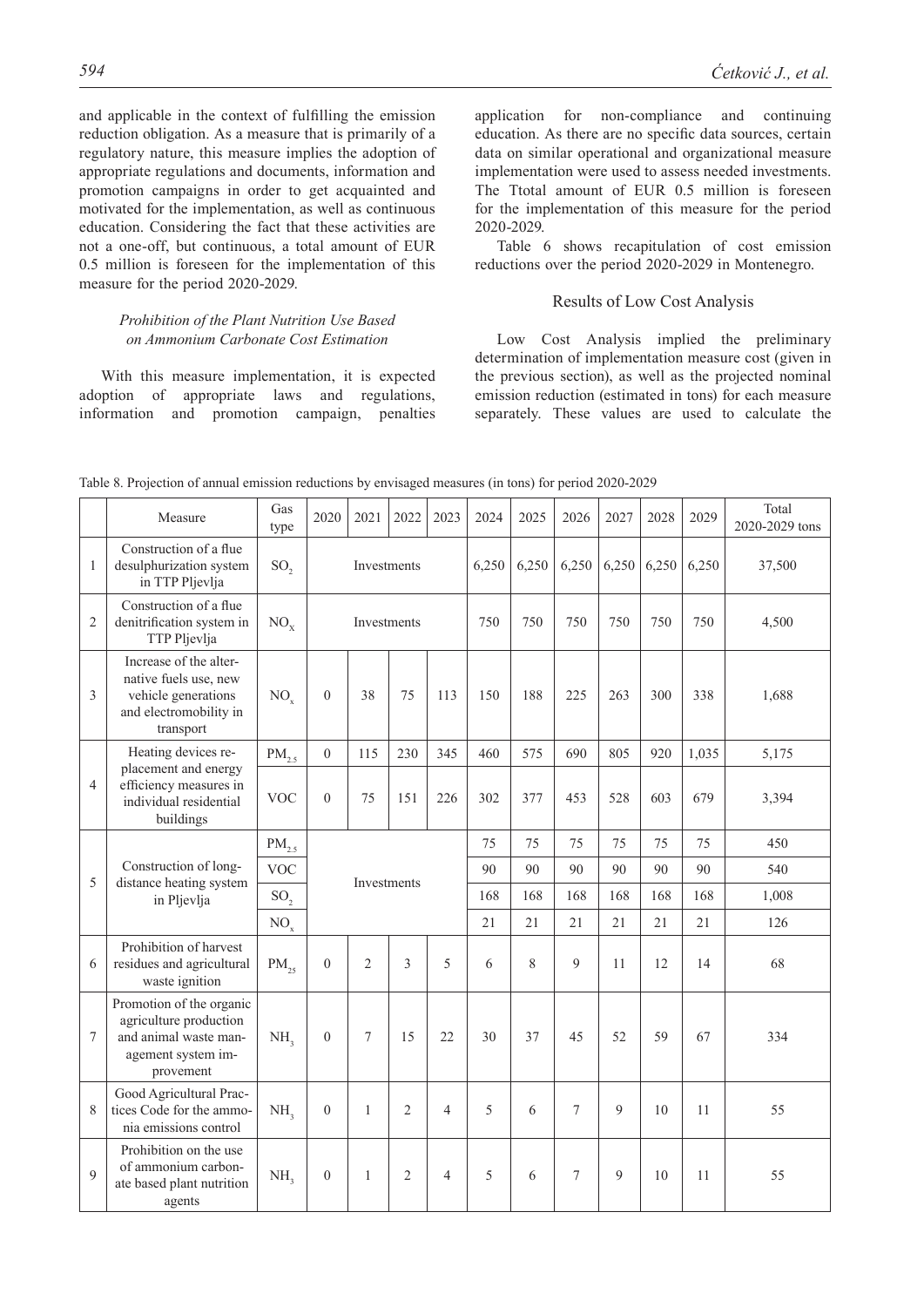investment cost-effectiveness, i.e. the ratio of individual measures investment and emission reductions amount, regardless of the gas type.

Gas emissions reduction projections in the period 2020-2029 have been calculated taking into account previous analyzes and considerations. In the projections, it has been taken into account that individual measures require complete implementation to begin to produce emission reduction effects, while certain measures imply continued implementation over the next ten-year period, with the emission reductions effects gradually increasing.

Table 7 shows the estimated annual emission reductions after implementation of the envisaged measures.

Based on the projections of annual emission reductions, total emission reductions for the whole period have been determined, as shown in Table 8.

In a further analysis step, investment costeffectiveness per ton of emission reductions was determined by placing in the ratio the cost of implementation of the measures and total emission reduction quantities, which is shown in Fig. 1.

According to the Low Cost Analysis results, it is clear that the construction of a flue desulphurization system in TTP Pljevlja achieves the best effects in terms of investment cost-effectiveness in relation to the total gas emission reduction amount as case with  $SO_2$ . This is the expected result, as TTP Pljevlja is the largest single pollutant with the aforementioned gas which will be significantly reduced with the implementation of this measure. With this, the best Low Cost Analysis results are achieved with the installation of the construction of a flue denitrification system in TTP Pljevlja. Observed from the cost-effectiveness point of view, three regulatory measures follow, concluding with a measure of increasing use of alternative fuels, new generations of vehicles and electromobility in transport.

Obtained results confirm that Low Cost Analysis is not the best method for considering investment cost-effectiveness in the case of measures with extremely large amount of investment differences. These regulatory measures contribute to small overall emission reduction, but implementation costs are low.



Fig. 1. Investment cost-effectiveness level by measure (EUR/ ton) – Low Cost Analysis results.

On the other hand, the increase of the alternative fuels use contributes to more significant reductions in the gas emissions amount. However, this requires extremely large investments and their results are worse by this analysis criteria. Implementing effect of this measure will not only be gas emissions reduction, but primarily increasing energy efficiency.

That is why, despite the certain Low Cost Analysis advantages, Cost-Benefit Analysis was further developed as it assigns monetary values to the effects of gas reduction for each of the proposed measures and calculates the Net Present Value indicator. The analysis allows better investment cost-effectiveness view in the planned measures and their comparison.

#### Results of Cost-Benefit Analysis

The appropriate methodology [35] defines a way of considering costs and benefits in the process anticipated measures evaluation, which involves comparing the costs and benefits for each identified measure. After identifying the necessary investments for each measure, as well as the estimated emissions reductions by measures, it was necessary to determine the benefits per ton of reduced pollutant and make appropriate projections of the effects. Finally, we discounted net effects for each measure and calculated the Net Present Value indicator in order to assess the overall benefit of each measure. The advantage of this approach is that it allows the selection of measures that bring the greatest economic benefits, while the disadvantage is that the benefits of individual measures cover only part of the positive effects that individual measures cause.

Air pollution is increasing in Europe and the world, posing enormous risks to human health and life. These adverse effects cause large financial allocations for health care services, but above all there are huge negative effects due to premature death cases (based on the Value of Statistic life principle). Therefore, investments in environmental pollution reduction, result in the cost savings and these economic savings can be quantified.

Since environmental investments directly cause emission reductions of certain gas types, the most acceptable method for economic analysis of these investments is to determine the "damage" caused by certain gases, per unit of emission, usually in tons. This is not a simple task, since it is necessary to clearly establish the correlation between the emission of individual gases, the adverse health effects they cause and the values of health services for these purposes, as well as the statistical values of life.

In Montenegro, but also in most developed EU countries, no individual studies have been carried out on these values, but there are some relevant studies [41-42] that have adequately addressed this issue at EU level, determining the values of gas emissions damages. These studies and analyzes have examined in detail the effects of air pollution on human health and correlated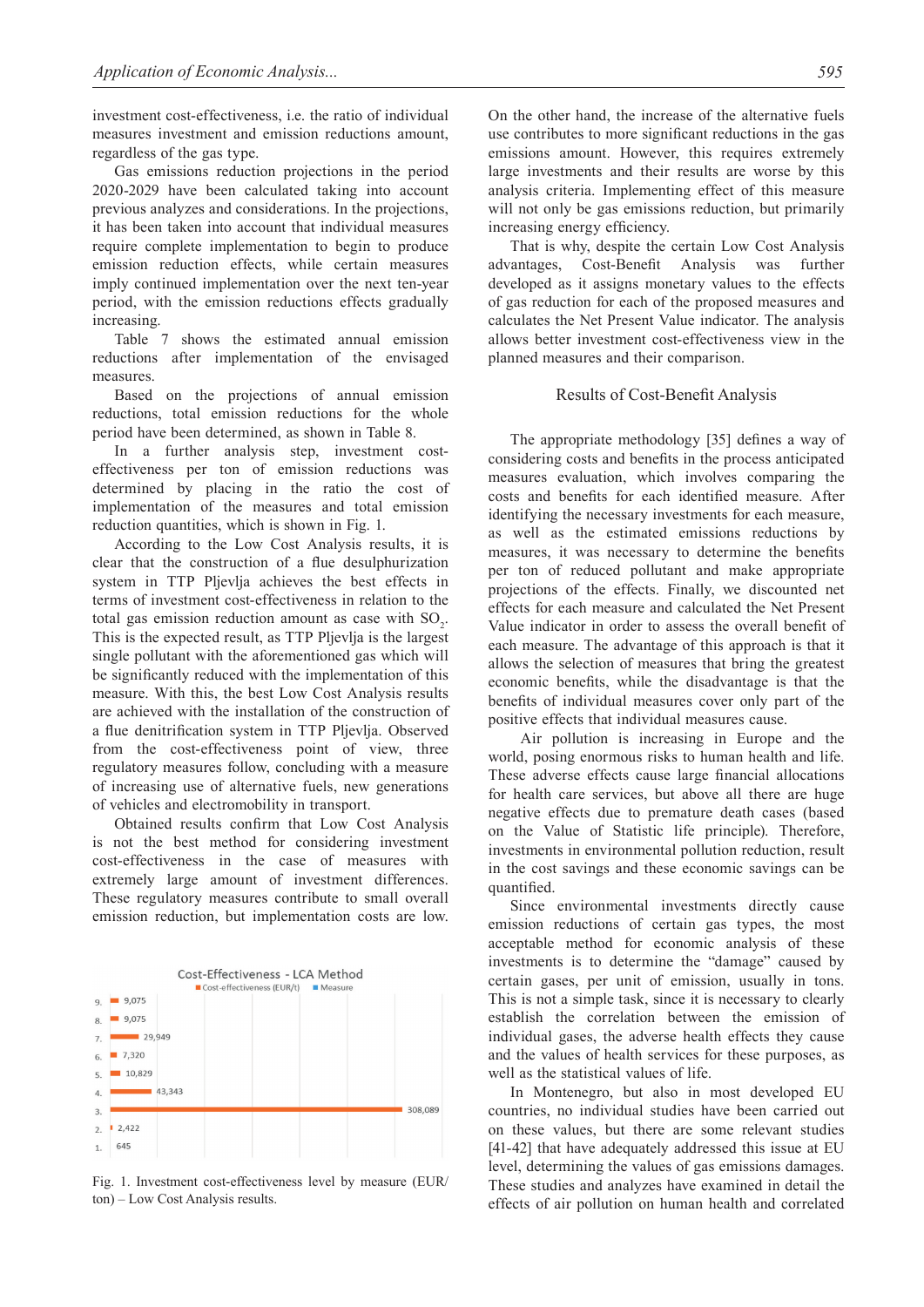| Gas type        | CAFE (2010) | HEC-Ricardo, AEA (2014) | Average value |
|-----------------|-------------|-------------------------|---------------|
| NH,             | 31,000      | 48,300                  | 39,690        |
| $NO_{v}$        | 12,000      | 10,640                  | 11,320        |
| <b>PM</b>       | 87,000      | 99,160                  | 93,080        |
| SO <sub>2</sub> | 18,000      | 10,240                  | 14,120        |
| VOC             | 3,000       | 1,566                   | 2,283         |

Table 9. Unit values of pollution costs by gas type (EUR/t).

Table 10. Unit values of pollution costs by gas type for Montenegro (EUR/t).

| Gas type        | Unit value |  |  |  |
|-----------------|------------|--|--|--|
| NH <sub>3</sub> | 10,545     |  |  |  |
| $NO_{x}$        | 3,011      |  |  |  |
| <b>PM</b>       | 24,755     |  |  |  |
| SO <sub>2</sub> | 3,755      |  |  |  |
| <b>VOC</b>      | 607        |  |  |  |

the costs of health services and the value of life with the amount of emissions of certain types of gases. The results of these studies, synthesized through unit values of pollution costs by gas types, are presented in Table 9.

However, the values listed in Table 9 are calculated on the basis of average exposure per EU country and do not reflect the difference in GDP per country, as they are calculated on the average of certain EU services. For these reasons, it was necessary to adjust these values to the GDP of Montenegro and its relation with the average GDP of the EU Member States. Considering this circumstance, unit values of pollution costs were corrected, which is shown in Table 10.

Related to the calculated investment costs for the implementation of individual measures, projected gas emission reductions by measures and predetermined unit values of pollution costs, Cost-Benefit Analysis for each of the projected emission reduction measures in Montenegro in the period 2020-2029 has been done. Measure effects are examined per year in the 10-year economic life, i.e. in the period 2020-2029, discounted using the chosen discount rate and expressed in the monetary units' present value. Economic analysis served to identify the following two dynamic performance indicators Net Present Value and Benefit

| Measure                                                                                               | Investment<br>costs estimation<br>(EUR) | <b>Total benefits</b><br>(EUR) | Rank           | <b>Net Present</b><br>Value (EUR) | Rang           | Benefit -<br>Cost Ratio | Rank           |
|-------------------------------------------------------------------------------------------------------|-----------------------------------------|--------------------------------|----------------|-----------------------------------|----------------|-------------------------|----------------|
| Construction of a flue desulphurization<br>system in TPP Pljevlja                                     | 24,200,000                              | 140,824,468                    | 1              | 82,562,542                        | 1              | 5.91                    | 1              |
| Construction of a flue denitrification<br>system in TPP Pljevlja                                      | 10,900,000                              | 13,547,872                     | 4              | 2,442,779                         | 3              | 1.52                    | $\overline{4}$ |
| Increase of the alternative fuels use,<br>new vehicle generations and<br>electromobility in transport | 519,900,000                             | 5,080,452                      | 5              | $-369,044,715$                    | 9              | 0.01                    | 9              |
| Heating devices replacement and<br>energy efficiency measures in<br>individual residential buildings  | 371,400,000                             | 130,169,488                    | $\overline{2}$ | $-239,472,313$                    | 8              | 0.29                    | 8              |
| Construction of long-distance heating<br>system in Pljevlja                                           | 23,000,000                              | 52,580,298                     | 3              | 21,852,785                        | $\overline{2}$ | 2.52                    | 3              |
| Prohibition of harvest residues and<br>agricultural waste ignition                                    | 500,000                                 | 1,691,036                      | 7              | 803,352                           | 4              | 3.23                    | $\overline{c}$ |
| Promotion of the organic agriculture<br>production and animal waste<br>management system improvement  | 10,000,000                              | 3,521,047                      | 6              | $-5,245,105$                      | 7              | 0.34                    | 7              |
| Good Agricultural Practices Code for<br>the ammonia emissions control                                 | 500,000                                 | 580,973                        | 8              | 22,557                            | 5              | 1.11                    | 5              |
| Prohibition on the use of ammonium<br>carbonate based plant nutrition agents                          | 500,000                                 | 580,973                        | 9              | 22,557                            | 5              | 1.11                    | 5              |

Table 11. Comparative overview of the economic performance indicators by suggested measures – Cost-Benefit Analysis results.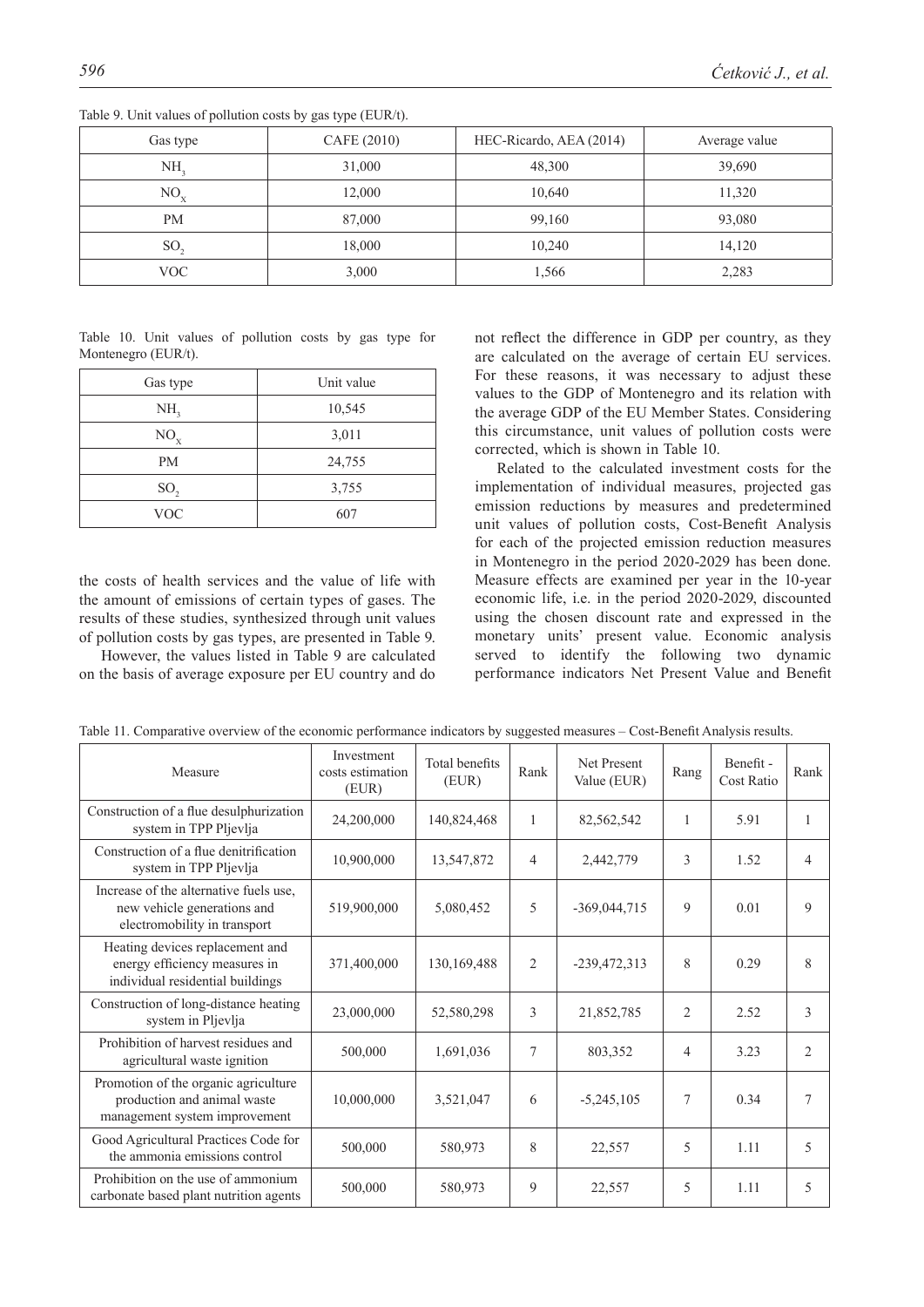Cost Ratio. Both indicators are based on the assumption that all future benefits and costs are discounted at the beginning of the project implementation, at a predetermined discount rate [43].

According to the Cost-Benefit Analysis, Table 11 gives a comparative overview of the economic performance indicators by suggested measures to reduce gas emissions and the ranking of individual measures according to the cost-effectiveness indicators.

Based on data in Table 11, certain conclusions can be drawn about the possible priority, i.e. the order of implementation of the envisaged measures.

#### **Conclusions**

As it can be seen from the results of the economic analysis presented above, the measure of construction of a flue desulphurization system in TTP Pljevlja shows the best economic performance indicators. Its realization significantly reduces  $SO_2$  emissions, so the economic effects of this measure are greatest as individual economic benefits, Net Present Value, and individual Benefit Cost Ratio. Implementation of the measure of construction of a flue denitrification system in TTP Pljevlja also has positive economic performance indicators, and its implementation from the point of view of economic analysis is indisputable.

With increase of the alternative fuels use, new vehicle generations and electro mobility in transport measure, the identified economic performance indicators can be misleading to some extent. Namely, while Net Present Value and Benefit Cost Ratio are low (NPV is negative and B/CR is significantly lower than 1), it should be borne in mind that the effects of reducing gas emissions are only one of the positive effects realized by implementing the measure. Namely, this measure implementation results in significant savings in the vehicle operating costs primarily fuel costs, but also other operating costs. The aforementioned has a significant impact on the country's energy efficiency and energy balance, especially given the increasing scarcity of fossil fuel sources in the future. Significant reduction in  $CO_2$  emissions should also be pointed out because it leads to achieving significant environmental effects in the climate change context, especially in reducing so-called gas emissions – Greenhouse effect. Complete economic analysis of this measure should certainly include all these effects.

Similar situation is with the measure of heating devices replacement and energy efficiency measures in individual residential buildings. Although the realization of this measure brings other direct economic benefits, economic performance indicators of the measure are worse as they indicate only part of the effects achieved by its realization. It should be borne in mind that the implementation of this measure is primarily for the energy efficiency purpose, where most of the economic savings are achieved. On the other hand, savings for

The implementation of the construction of longdistance heating system measure in Pljevlja shows excellent economic results and according to all economic performance indicators (the second largest NPV), and this measure implementation should be at the top of the priorities. Prohibition of harvest residues and agricultural waste measure does not require large investments but provides potentially very good economic indicators, as it contributes to the reduction of  $PM_{2.5}$  suspended particulates which have a very negative impact on human health. The Benefit-Cost Ratio for this measure is extremely positive and its realization is justified, inasmuch as it is a legal obligation.

Promotion of the organic agriculture production and animal waste management system improvement measure only at first glance shows negative results in our economic analysis. Namely, the assessment of ammonia reduction covers only the second aspect of this measure – the improvement of animal waste management systems. An assessment of the reduction of ammonia emissions for the activity of promoting organic production has not been carried out due to the lack of adequate data to enable this. Given the significant economic contribution of only one part of this measure effects, it is realistic to expect that after a complete quantification of the effects. Furthermore, this measure would show satisfactory economic results. The last two measures have identical economic indicators, given that the same investment and the same individual gas emission reduction effects are envisaged. These measures do not require large investments, their implementation is continuous, and the performed analysis indicated positive economic results for both measures.

Considering economic analysis results that have been done for the proposed set of measures, as well as the fact that almost all the proposed measures are already in various stages of implementation, Montenegro will implement these measures in the future, to the extent in which financial opportunities allow. The proposed set of measures will be included in the updated Air Quality Management Strategy, whose adoption is anticipated in 2021. It is expected that the implementation of these measures will certainly contribute to the reduction of pollutant emissions in Montenegro.

#### **Conflict of Interest**

The authors declare no conflict of interest.

#### **References**

1. HUETE-MORALES M.D., QUESADA-RUBIO J.M., NAVARRETE-ÁLVAREZ E., ROSALES-MORENO M.J., DEL-MORAL-ÁVILA M.J. Air quality analysis in the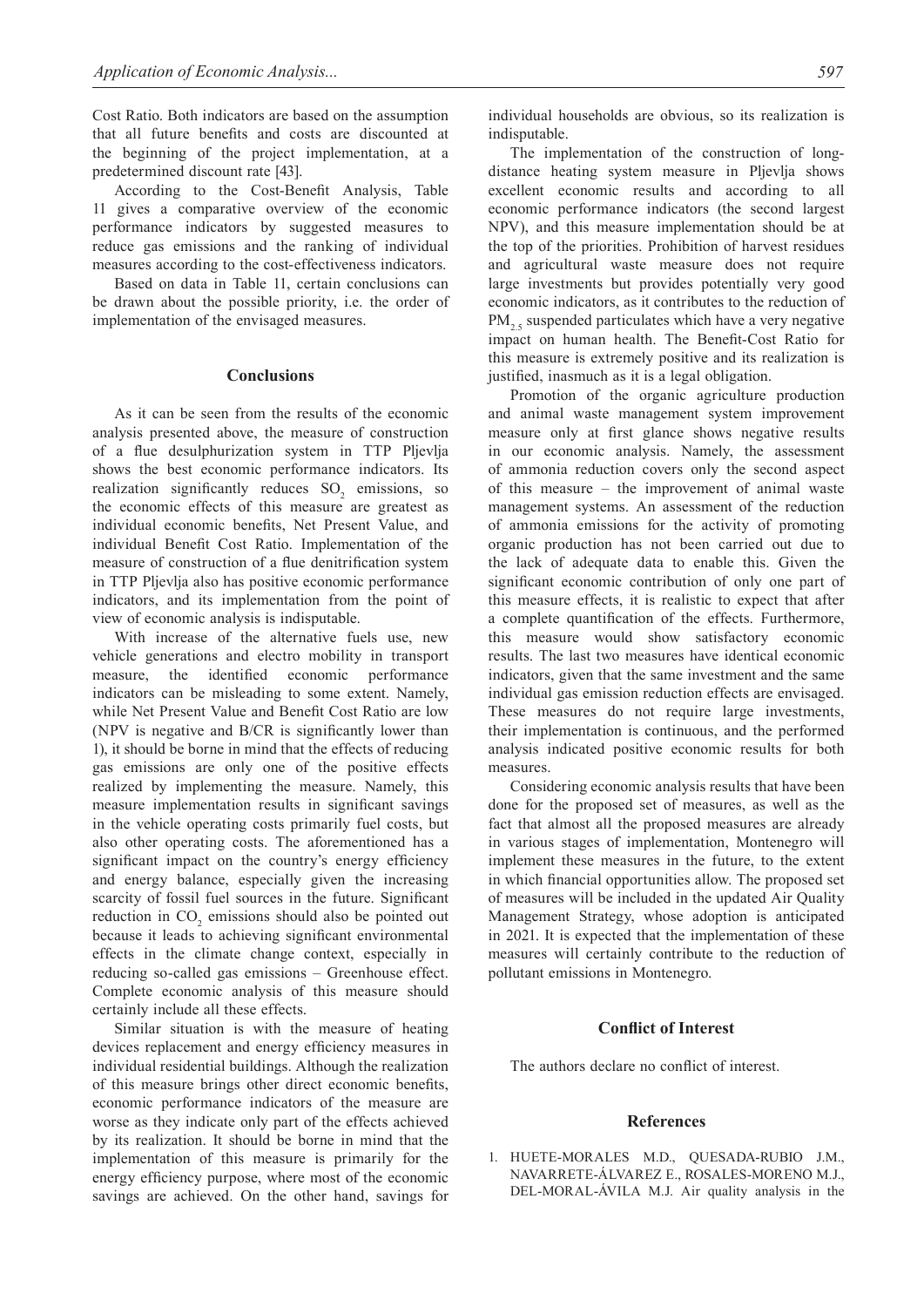European Union, Polish Journal of Environmental Studies, **26** (3), 1579, **2017**.

- 2. FULLWILER S. Sustainable Finance: Building a more general theory of finance. Brinzagr Institute for Sustainable Prosperity. Working Paper, 106, **2016**.
- 3. ALVARADO R., TOLEDO E. Environmental degradation and economic growth: evidence for a developing country, Environment, Development and Sustainability, **19** (4), 1205, **2017**.
- 4. SPYCHAŁA A., DOMAGALSKA J., ĆWIELĄG-DRABEK M., MARCHWIŃSKA-WYRWAŁ E. Correlation between Length of Life and Exposure to Air Pollution, Polish Journal of Environmental Studies, **29** (2), 1361, **2020**.
- 5. ARCEO E., HANNA R., OLIVA P. Does the effect of pollution on infant mortality differ between developing and developed countries? Evidence from Mexico City, The Economic Journal, **126** (591), 257, **2016**.
- 6. BEATTY T.K., SHIMSHACK J.P. Air pollution and children's respiratory health: a cohort analysis, Journal of Environmental Economics and Management, **67** (1), 39, **2014**.
- 7. LESSMANN C. Spatial inequality and development Is there an inverted-U relationship?, Journal of Development Economics, **106**, 35, **2014**.
- 8. WAGNER M. The role of corporate sustainability performance for economic performance: A firm-level analysis of moderation effects, Ecological Economics, **69** (7), 1553, **2010**.
- 9. GOYAL P., RAHMAN Z., KAZMI A.A. Corporate sustainability performance and firm performance research: Literature review and future research agenda. Management Decision, **51** (2), 361, **2013**.
- 10. AMANN M. Costs, benefits and economic impacts of the EU clean air strategy and their implications on innovation and competitiveness, International Institute for Applied Systems Analysis (IIASA), **2017**.
- 11. WANG B. Applying machine-learning methods based on causality analysis to determine air quality in China, Polish Journal of Environmental Studies, **28** (5), 3877, **2019**.
- 12. ROGULSKI M. Using Low-Cost PM Monitors to Detect Local Changes of Air Quality, Polish Journal of Environmental Studies, **27** (4), 1699, **2018**.
- 13. WORLD BANK, INSTITUTE FOR HEALTH METRICS, EVALUATION UNIVERSITY OF WASHINGTON. The Cost of Air Pollution Strengthening the Economic Case for Action, International Bank for Reconstruction and Development, **2016**.
- 14. GAO J., YUAN Z., LIU X., XIA X., HUANG X., DONG Z. Improving air pollution control policy in China – A perspective based on cost-benefit analysis, Science of the Total Environment, **543**, 307, **2016**.
- 15. CHAE Y., PARK J. Quantifying costs and benefits of integrated environmental strategies of air quality management and greenhouse gas reduction in the Seoul Metropolitan Area, Energy Policy, **39** (9), 5296, **2011**.
- 16. ENKHTSOLMON O., MATSUMOTO T., TSEVEEN E. Cost benefit analysis of air pollution abatement options in the Ger Area, Ulaanbaatar, and health benefits using contingent valuation, International Journal of Environmental Science and Development, **7** (5), 330, **2016**.
- 17. VERONEZ D.V., KULAY L.A., SALDIVA P.H.N., SIMONE G.E.K. A cost-benefit evaluation of the air quality and health impacts in Sao Paulo, Brazil, Journal of Environmental Protection, **3** (09), 1161, **2012**.
- 18. CROPPER M.L., GUTTIKUNDA S., JAWAHAR P., LAZRI Z., MALIK K., SONG X.P., YAO X. Applying Benefit-Cost Analysis to Air Pollution Control in the Indian Power Sector, Journal of Benefit-Cost Analysis, **10** (S1), 185, **2019**.
- 19. VOORHEES S.S., SAKAI R., ARAKI S., SATO H., OTSU A. Cost-benefit analysis methods for assessing air pollution control programs in urban environments – a review, Environmental health and preventive medicine, **6** (2), 63, **2001**.
- 20. BOLLEN J., VAN DER ZWAAN B., BRINK C., EERENS H. Local air pollution and global climate change: A combined cost-benefit analysis, Resource and Energy Economics, **31** (3), 161, **2009**.
- 21. HOLLAND M. Cost-benefit Analysis of Final Policy Scenarios for the EU Clean Air Package, UN Environment, **2014**.
- 22. EC-EUROPEAN COMMISSION. Directive (EU) 2016/2284 of the European Parliament and of the Council of 14 December 2016 on the Reduction of National Emissions of Certain Atmospheric Pollutants, Amending Directive 2003/35/EC and Repealing Directive 2001/81/ EC, Official Journal of the European Union, **344**, 1-31, **2016**.
- 23. EC-EUROPEAN COMMISSION. Guidance for the development of National Air Pollution Control Programs under Directive (EU) 2016/2284 of the European Parliament and of the Council on the reduction of national emissions of certain atmospheric pollutants. Official Journal of the European Union, **77/01**, **2019**.
- 24. EC-EUROPEAN COMMISSION. Commission Implementing Decision (EU) 2018/1522 of laying down a common format for national air pollution control programs under Directive (EU) 2016/2284 of the European Parliament and of the Council on the reduction of national emissions of certain atmospheric pollutants, Official Journal of the European Union, **6549**, **2018**.
- 25. ENVIRONMENT PROTECTION AGENCY OF MONTENEGRO. Air Quality Index, **2019**, Available online: http://www.epa.org.me/vazduh (accessed on 1 December 2019) [In Montenegrin].
- 26. MINISTRY OF TRANSPORT AND MARITIME AFFAIRS. Information on planned activities for implementation of motor vehicle type-approval system in Montenegro, **2014**, Available online: http://www.gov. me/biblioteka/Informacije?alphabet=lat&sortDirection =Desc&pagerIndex=77&AccessibilityFontSize=150 (accessed on 23 October 2019) [In Montenegrin].
- 27. WORLD BANK. Biomass-Based Heating in the Western Balkans – A Roadmap for Sustainable Development, **2017**, Available online: http://documents.worldbank. org/curated/en/135831542022333083/Biomass-Based-Heating-in-the-Wester n-Balkans-A-Roadmap-for-Sustainable-Development (accessed on 27 October 2019).
- 28. WORLD HEALTH ORGANIZATION. WHO air quality guidelines global update 2005: Report on a Working Group Meeting, Bonn, Germany, 18-20 October 2005, WHO Regional Office for Europe, **2005**.
- 29. KRZYZANOWSKI M. The impact of air pollution on health in Montenegro, WHO, **2016**.
- 30. COLOVIC-DAUL M., KRYZANOWSKI M., KUJUNDZIC O. Air Pollution and Human Health: The Case of the Western Balkans, UN Environment, **2019**.
- 31. EUROPEAN PARLIAMENT. Directive 2010/75/EU of the European Parliament and of the Council of 24 November 2010 on industrial emissions (integrated pollution